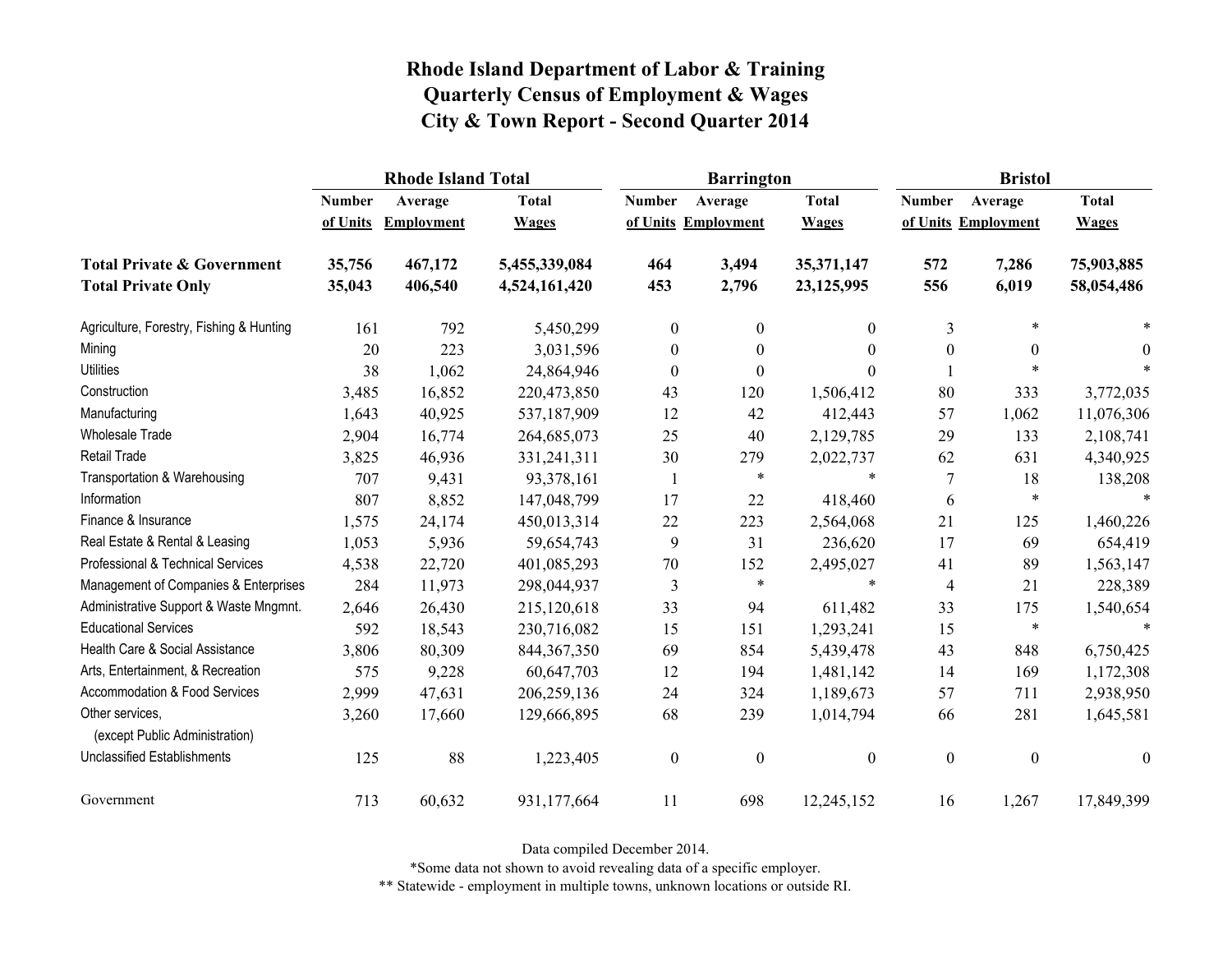|                                                   | <b>Burrillville</b>      |                     |                  |                  | <b>Central Falls</b> |                  | Charlestown      |                     |              |
|---------------------------------------------------|--------------------------|---------------------|------------------|------------------|----------------------|------------------|------------------|---------------------|--------------|
|                                                   | <b>Number</b>            | Average             | <b>Total</b>     | <b>Number</b>    | Average              | <b>Total</b>     | <b>Number</b>    | Average             | <b>Total</b> |
|                                                   |                          | of Units Employment | <b>Wages</b>     |                  | of Units Employment  | <b>Wages</b>     |                  | of Units Employment | <b>Wages</b> |
| <b>Total Private &amp; Government</b>             | 283                      | 3,142               | 27,939,894       | 250              | 2,960                | 26,702,039       | 236              | 1,662               | 16,300,430   |
| <b>Total Private Only</b>                         | 267                      | 2,537               | 21,212,519       | 242              | 2,388                | 19,233,172       | 221              | 1,452               | 13,962,845   |
| Agriculture, Forestry, Fishing & Hunting          | 3                        | $\ast$              | $\ast$           | $\theta$         | $\mathbf{0}$         | $\mathbf{0}$     | 3                | $\ast$              |              |
| Mining                                            | $\theta$                 | $\theta$            | 0                | $\theta$         | $\theta$             | 0                | 3                | *                   |              |
| <b>Utilities</b>                                  | 2                        | $\ast$              | $\star$          | $\Omega$         | $\theta$             | $\Omega$         | $\boldsymbol{0}$ | $\boldsymbol{0}$    | 0            |
| Construction                                      | 53                       | 218                 | 3,164,665        | 24               | 106                  | 1,039,555        | 50               | 165                 | 1,772,398    |
| Manufacturing                                     | 12                       | 599                 | 6,138,137        | 28               | 581                  | 5,675,075        | 3                | 318                 | 4,108,628    |
| <b>Wholesale Trade</b>                            | 18                       | 52                  | 758,761          | 4                | 30                   | 392,955          | 7                | 19                  | 414,605      |
| <b>Retail Trade</b>                               | 20                       | 143                 | 786,552          | 43               | 222                  | 1,473,464        | 21               | 130                 | 964,245      |
| Transportation & Warehousing                      | 4                        | 11                  | 176,938          | 5                | 20                   | 88,101           | 3                | 4                   | 13,705       |
| Information                                       | 6                        | 30                  | 182,626          | 2                | $\ast$               | $\ast$           | 5                | 20                  | 98,687       |
| Finance & Insurance                               | 3                        | $\ast$              | $\ast$           | 8                | 69                   | 615,451          | 8                | 53                  | 848,087      |
| Real Estate & Rental & Leasing                    | 5                        | 10                  | 83,289           |                  | 37                   | 319,494          | 6                | 23                  | 219,952      |
| Professional & Technical Services                 | 26                       | 47                  | 666,599          | 9                | 17                   | 137,245          | 21               | 40                  | 575,350      |
| Management of Companies & Enterprises             | $\theta$                 | $\theta$            | $\theta$         | $\Omega$         | $\mathbf{0}$         | $\theta$         | $\boldsymbol{0}$ | $\boldsymbol{0}$    | $\theta$     |
| Administrative Support & Waste Mngmnt.            | 20                       | 97                  | 738,820          | 14               | 293                  | 2,645,120        | 21               | 85                  | 807,222      |
| <b>Educational Services</b>                       | 3                        | $\ast$              | $\ast$           | 3                | $\ast$               | $\ast$           | 3                | $\ast$              |              |
| Health Care & Social Assistance                   | 24                       | 587                 | 4,725,195        | 38               | 500                  | 3,383,813        | 18               | 142                 | 1,458,873    |
| Arts, Entertainment, & Recreation                 | $\overline{\mathcal{A}}$ | 54                  | 214,080          | $\boldsymbol{0}$ | $\boldsymbol{0}$     | $\boldsymbol{0}$ | 5                | 121                 | 1,038,886    |
| Accommodation & Food Services                     | 31                       | 508                 | 1,787,570        | 30               | 241                  | 890,240          | 22               | 248                 | 939,267      |
| Other services,<br>(except Public Administration) | 33                       | 73                  | 448,775          | 25               | 99                   | 677,978          | 22               | 41                  | 252,476      |
| <b>Unclassified Establishments</b>                | $\boldsymbol{0}$         | $\boldsymbol{0}$    | $\boldsymbol{0}$ | $\overline{2}$   | $\ast$               | *                | $\boldsymbol{0}$ | $\boldsymbol{0}$    | $\theta$     |
| Government                                        | 16                       | 605                 | 6,727,375        | 8                | 572                  | 7,468,867        | 15               | 210                 | 2,337,585    |

Data compiled December 2014.

\*Some data not shown to avoid revealing data of a specific employer.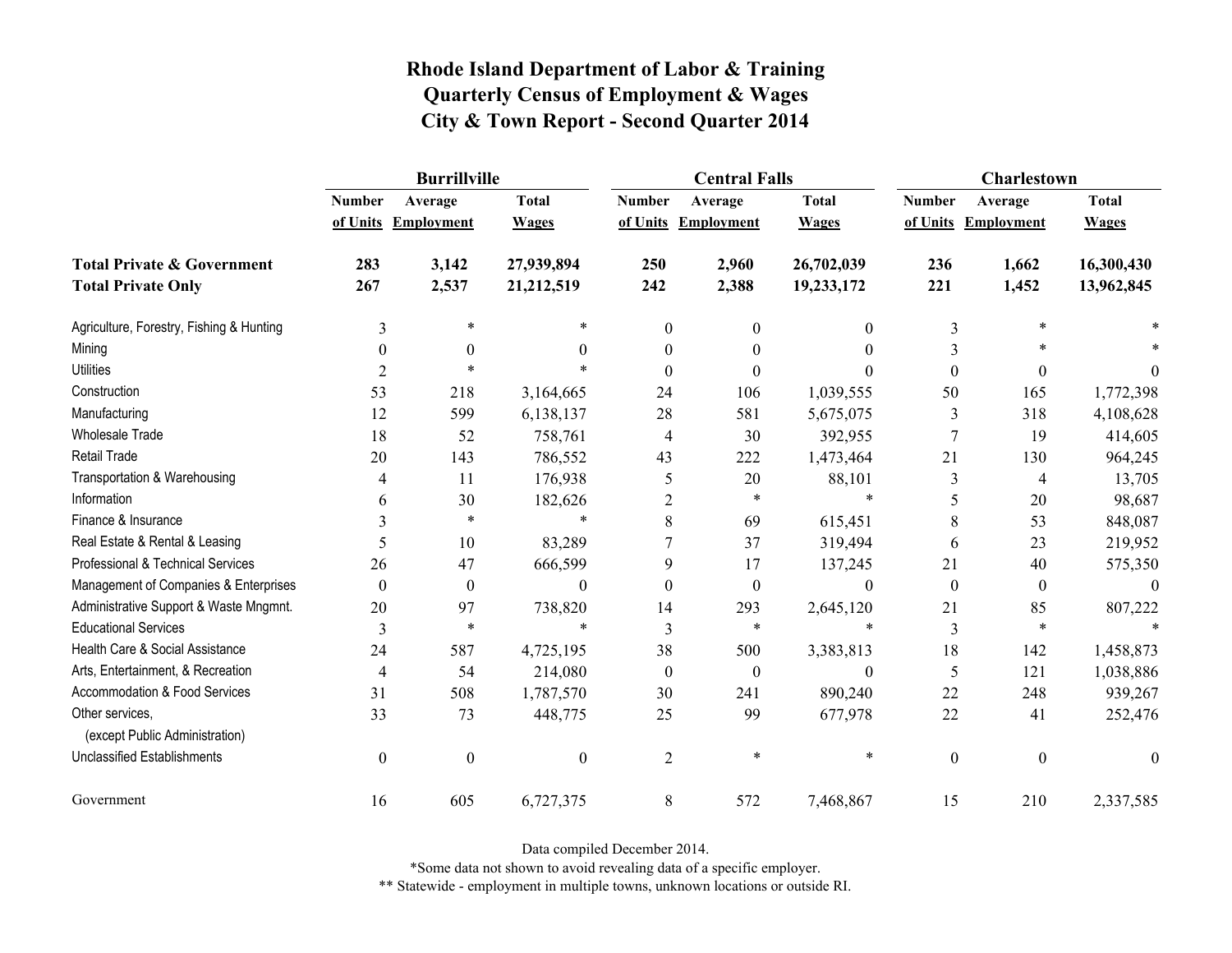|                                                   | Coventry         |                     |                  |                  | <b>Cranston</b>  |                  | Cumberland    |                     |              |
|---------------------------------------------------|------------------|---------------------|------------------|------------------|------------------|------------------|---------------|---------------------|--------------|
|                                                   | <b>Number</b>    | Average             | <b>Total</b>     | <b>Number</b>    | Average          | <b>Total</b>     | <b>Number</b> | Average             | <b>Total</b> |
|                                                   |                  | of Units Employment | <b>Wages</b>     | of Units         | Employment       | <b>Wages</b>     |               | of Units Employment | <b>Wages</b> |
| <b>Total Private &amp; Government</b>             | 688              | 7,827               | 66,237,905       | 2,452            | 35,687           | 394,686,762      | 852           | 10,748              | 126,683,188  |
| <b>Total Private Only</b>                         | 670              | 6,497               | 52,018,166       | 2,421            | 29,125           | 290,109,537      | 835           | 9,587               | 109,685,840  |
| Agriculture, Forestry, Fishing & Hunting          | $\overline{2}$   | $\ast$              | *                | 5                | $\ast$           | *                |               | $\ast$              |              |
| Mining                                            | $\theta$         | $\mathbf{0}$        | $\theta$         | $\overline{2}$   | $\ast$           | $\ast$           |               | *                   |              |
| <b>Utilities</b>                                  | $\mathbf{0}$     | $\boldsymbol{0}$    | $\theta$         | $\theta$         | $\boldsymbol{0}$ | $\Omega$         |               | *                   |              |
| Construction                                      | 123              | 411                 | 3,803,130        | 225              | 1,224            | 15,328,888       | 115           | 670                 | 9,306,482    |
| Manufacturing                                     | 39               | 511                 | 7,657,583        | 151              | 3,512            | 42,596,717       | 41            | 1,654               | 18,748,773   |
| <b>Wholesale Trade</b>                            | 26               | 219                 | 3,560,204        | 155              | 1,757            | 26,421,996       | 59            | 662                 | 10,201,422   |
| Retail Trade                                      | 97               | 1,712               | 11,465,839       | 309              | 4,752            | 34,584,810       | 76            | 884                 | 6,026,031    |
| Transportation & Warehousing                      | $\,$ 8 $\,$      | $\ast$              | $\ast$           | 57               | 617              | 6,804,093        | 22            | 541                 | 5,054,440    |
| Information                                       | 11               | 38                  | 498,837          | 38               | 1,995            | 37,668,795       | 15            | 128                 | 1,195,612    |
| Finance & Insurance                               | 20               | 102                 | 1,064,830        | 114              | 784              | 10,441,080       | 37            | 156                 | 1,789,392    |
| Real Estate & Rental & Leasing                    | 16               | 37                  | 329,121          | 76               | 351              | 4,975,332        | 34            | 110                 | 1,208,336    |
| Professional & Technical Services                 | 51               | 338                 | 3,795,364        | 265              | 1,931            | 28,311,731       | 96            | 274                 | 4,631,898    |
| Management of Companies & Enterprises             | 5                | 43                  | 476,159          | 12               | 467              | 7,713,421        | 12            | $\ast$              | $\ast$       |
| Administrative Support & Waste Mngmnt.            | 60               | 344                 | 3,000,050        | 174              | 1,966            | 14,910,150       | 58            | 793                 | 11,324,788   |
| <b>Educational Services</b>                       | 9                | 95                  | 692,505          | 32               | 281              | 1,937,618        | 18            | 257                 | 2,367,737    |
| Health Care & Social Assistance                   | 62               | 1,237               | 9,685,915        | 342              | 4,138            | 31,748,819       | 98            | 999                 | 8,618,598    |
| Arts, Entertainment, & Recreation                 | 5                | 22                  | 117,497          | 33               | 415              | 1,758,760        | 8             | 71                  | 289,647      |
| Accommodation & Food Services                     | 60               | 912                 | 3,217,772        | 182              | 3,221            | 12,503,440       | 52            | 622                 | 2,252,453    |
| Other services,<br>(except Public Administration) | 76               | 297                 | 1,666,879        | 249              | 1,678            | 11,752,537       | 91            | 562                 | 4,297,582    |
|                                                   |                  |                     |                  |                  |                  |                  |               |                     |              |
| <b>Unclassified Establishments</b>                | $\boldsymbol{0}$ | $\boldsymbol{0}$    | $\boldsymbol{0}$ | $\boldsymbol{0}$ | $\boldsymbol{0}$ | $\boldsymbol{0}$ |               |                     |              |
| Government                                        | 18               | 1,330               | 14,219,739       | 31               | 6,562            | 104,577,225      | 17            | 1,161               | 16,997,348   |

Data compiled December 2014.

\*Some data not shown to avoid revealing data of a specific employer.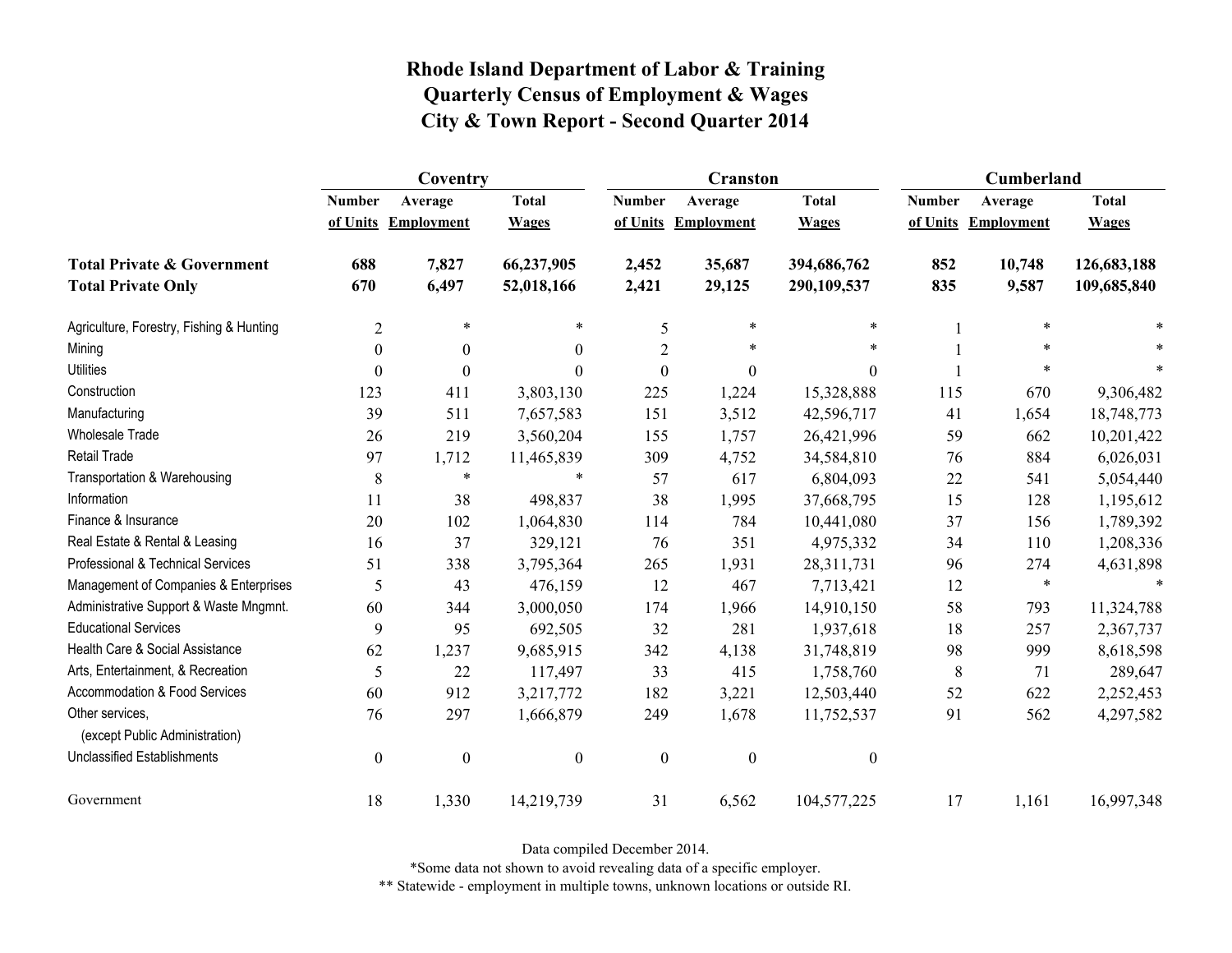|                                                   | <b>East Greenwich</b> |                     |                  |                  | <b>East Providence</b> |                  | <b>Exeter</b>    |                     |                  |
|---------------------------------------------------|-----------------------|---------------------|------------------|------------------|------------------------|------------------|------------------|---------------------|------------------|
|                                                   | <b>Number</b>         | Average             | <b>Total</b>     | <b>Number</b>    | Average                | <b>Total</b>     | <b>Number</b>    | Average             | <b>Total</b>     |
|                                                   |                       | of Units Employment | <b>Wages</b>     |                  | of Units Employment    | <b>Wages</b>     |                  | of Units Employment | <b>Wages</b>     |
| <b>Total Private &amp; Government</b>             | 780                   | 8,043               | 83,574,480       | 1,435            | 20,585                 | 224,491,338      | 175              | 1,431               | 14,864,214       |
| <b>Total Private Only</b>                         | 766                   | 7,336               | 73,479,070       | 1,412            | 19,128                 | 200,601,413      | 170              | 1,355               | 14,087,225       |
| Agriculture, Forestry, Fishing & Hunting          | $\overline{2}$        | $\ast$              | $\ast$           | $\boldsymbol{0}$ | $\theta$               | $\mathbf{0}$     | 6                | 94                  | 471,759          |
| Mining                                            | $\theta$              | $\boldsymbol{0}$    | $\theta$         | $\boldsymbol{0}$ | $\boldsymbol{0}$       | $\theta$         | $\theta$         | $\boldsymbol{0}$    | 0                |
| <b>Utilities</b>                                  |                       | $\ast$              |                  | $\theta$         | $\theta$               | $\Omega$         | $\theta$         | $\mathbf{0}$        | 0                |
| Construction                                      | 41                    | 235                 | 4,432,768        | 168              | 818                    | 10,760,782       | 33               | 104                 | 1,076,164        |
| Manufacturing                                     | 27                    | 411                 | 4,953,958        | 91               | 2,294                  | 26,847,722       | $\,8$            | 42                  | 451,990          |
| <b>Wholesale Trade</b>                            | 54                    | 175                 | 4,002,944        | 100              | 1,254                  | 16,074,030       | 9                | 56                  | 397,272          |
| <b>Retail Trade</b>                               | 67                    | 854                 | 7,256,144        | 132              | 1,726                  | 13,916,066       | 13               | 63                  | 455,041          |
| Transportation & Warehousing                      | 7                     | 69                  | 383,293          | 33               | 272                    | 2,458,443        | $\mathfrak{Z}$   | 84                  | 454,481          |
| Information                                       | 19                    | 49                  | 992,978          | 19               | 339                    | 5,140,590        | 2                | $\ast$              |                  |
| Finance & Insurance                               | 56                    | 254                 | 4,250,219        | 93               | 2,329                  | 31,260,073       | 3                | *                   |                  |
| Real Estate & Rental & Leasing                    | 31                    | 113                 | 1,319,878        | 45               | 256                    | 2,740,446        | 6                | 8                   | 54,199           |
| Professional & Technical Services                 | 128                   | 735                 | 12,079,558       | 188              | 1,110                  | 16,517,817       | 16               | $\ast$              |                  |
| Management of Companies & Enterprises             | 9                     | $\ast$              | $\ast$           | 5                | 91                     | 2,089,785        | -1               | $\ast$              |                  |
| Administrative Support & Waste Mngmnt.            | 45                    | 248                 | 2,101,564        | 91               | 1,050                  | 8,275,739        | 25               | 154                 | 1,557,000        |
| <b>Educational Services</b>                       | 18                    | 735                 | 7,556,851        | 23               | 414                    | 3,996,637        | $\overline{2}$   | $\ast$              |                  |
| Health Care & Social Assistance                   | 117                   | 1,550               | 14,534,147       | 150              | 4,333                  | 47,072,884       | 11               | 172                 | 1,330,148        |
| Arts, Entertainment, & Recreation                 | 12                    | 120                 | 607,525          | 30               | 681                    | 3,198,763        | 5                | 29                  | 184,849          |
| <b>Accommodation &amp; Food Services</b>          | 62                    | 1,317               | 5,202,540        | 112              | 1,488                  | 5,479,845        | 15               | 165                 | 634,383          |
| Other services,<br>(except Public Administration) | 70                    | 325                 | 1,864,683        | 132              | 671                    | 4,771,791        | 12               | 36                  | 269,415          |
| <b>Unclassified Establishments</b>                | $\boldsymbol{0}$      | $\boldsymbol{0}$    | $\boldsymbol{0}$ | $\boldsymbol{0}$ | $\boldsymbol{0}$       | $\boldsymbol{0}$ | $\boldsymbol{0}$ | $\boldsymbol{0}$    | $\boldsymbol{0}$ |
| Government                                        | 14                    | 707                 | 10,095,410       | 23               | 1,457                  | 23,889,925       | 5                | 76                  | 776,989          |

Data compiled December 2014.

\*Some data not shown to avoid revealing data of a specific employer.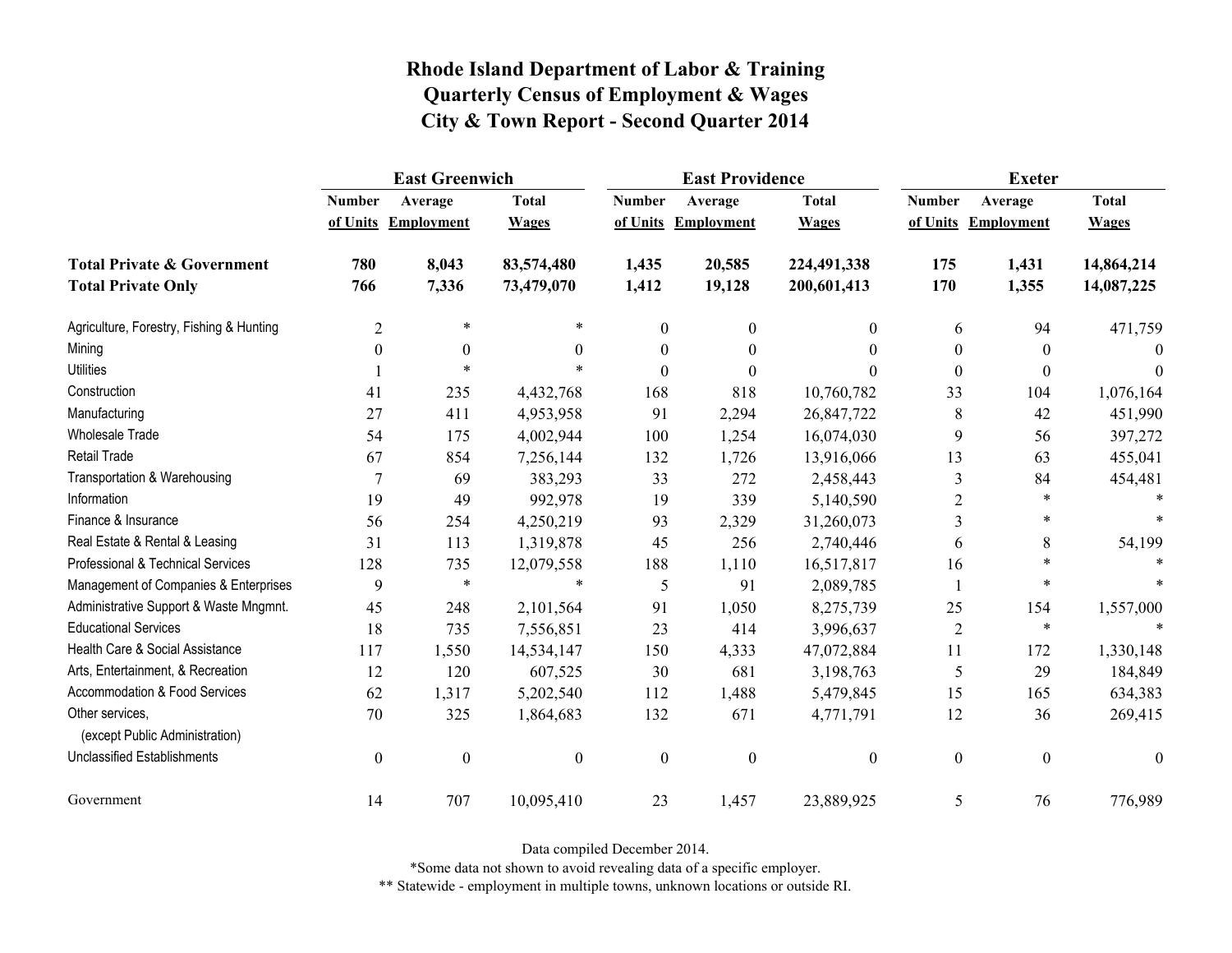|                                                   | Foster           |                     |                  |                | Glocester           |                  | Hopkinton        |                     |              |
|---------------------------------------------------|------------------|---------------------|------------------|----------------|---------------------|------------------|------------------|---------------------|--------------|
|                                                   | <b>Number</b>    | Average             | <b>Total</b>     | <b>Number</b>  | Average             | <b>Total</b>     | <b>Number</b>    | Average             | <b>Total</b> |
|                                                   |                  | of Units Employment | <b>Wages</b>     |                | of Units Employment | <b>Wages</b>     |                  | of Units Employment | <b>Wages</b> |
| <b>Total Private &amp; Government</b>             | 97               | 523                 | 4,303,663        | 190            | 1,543               | 14,655,934       | 192              | 1,259               | 13,955,306   |
| <b>Total Private Only</b>                         | 91               | 423                 | 3,053,643        | 173            | 1,070               | 7,795,511        | 181              | 1,139               | 12,813,064   |
| Agriculture, Forestry, Fishing & Hunting          | 3                | 22                  | 166,413          | $\overline{c}$ | *                   |                  | 3                | 5                   | 8,833        |
| Mining                                            | $\theta$         | $\theta$            | $\theta$         | $\Omega$       | $\theta$            | 0                |                  |                     |              |
| <b>Utilities</b>                                  | $\theta$         | $\boldsymbol{0}$    | $\theta$         | $\theta$       | 0                   | 0                | $\boldsymbol{0}$ | $\theta$            | $\theta$     |
| Construction                                      | 23               | 43                  | 379,635          | 55             | 143                 | 1,312,982        | 52               | 151                 | 1,480,238    |
| Manufacturing                                     | 3                | $\ast$              | $\ast$           |                | $\ast$              | $\ast$           | 22               | 399                 | 6,547,706    |
| <b>Wholesale Trade</b>                            | 3                | $\ast$              | $\ast$           | 4              | 5                   | 50,482           | 6                | 23                  | 421,801      |
| Retail Trade                                      | 6                | 24                  | 97,642           | 19             | 182                 | 1,038,230        | 17               | 101                 | 653,959      |
| Transportation & Warehousing                      | 5                | $\ast$              | $\ast$           |                | 89                  | 663,764          | $\boldsymbol{0}$ | $\boldsymbol{0}$    | $\theta$     |
| Information                                       |                  | $\ast$              | $\ast$           | 3              | 17                  | 84,491           | 6                | 15                  | 57,390       |
| Finance & Insurance                               | 2                | $\ast$              | $\ast$           | 6              | 28                  | 262,624          |                  | $\ast$              |              |
| Real Estate & Rental & Leasing                    | $\theta$         | $\boldsymbol{0}$    | $\theta$         | 3              | $\ast$              | $\ast$           | 2                | *                   |              |
| Professional & Technical Services                 | 11               | 20                  | 290,317          | 8              | 73                  | 1,126,414        | 14               | 43                  | 1,469,047    |
| Management of Companies & Enterprises             |                  | $\ast$              | $\ast$           | 0              | $\theta$            | $\boldsymbol{0}$ |                  | $\ast$              |              |
| Administrative Support & Waste Mngmnt.            | 13               | 78                  | 579,910          | 9              | 53                  | 399,231          | 13               | 33                  | 193,124      |
| <b>Educational Services</b>                       | $\theta$         | $\boldsymbol{0}$    | $\theta$         | 2              | $\ast$              | $\ast$           | $\boldsymbol{0}$ | $\boldsymbol{0}$    |              |
| Health Care & Social Assistance                   | 8                | 70                  | 457,199          | 17             | 227                 | 1,495,190        | 16               | 189                 | 1,200,256    |
| Arts, Entertainment, & Recreation                 | $\overline{2}$   | $\ast$              | $\ast$           | 4              | $\ast$              | $\ast$           | 6                | 59                  | 198,994      |
| Accommodation & Food Services                     | 6                | 36                  | 126,872          | 17             | 172                 | 564,484          | 10               | 87                  | 343,455      |
| Other services,<br>(except Public Administration) | 3                | $\ast$              | $\ast$           | 16             | 35                  | 350,389          | 11               | 25                  | 127,556      |
| <b>Unclassified Establishments</b>                | $\boldsymbol{0}$ | $\boldsymbol{0}$    | $\boldsymbol{0}$ | $\mathbf{0}$   | $\mathbf{0}$        | $\boldsymbol{0}$ | $\boldsymbol{0}$ | $\boldsymbol{0}$    | $\theta$     |
| Government                                        | 6                | 100                 | 1,250,020        | 17             | 473                 | 6,860,423        | 11               | 120                 | 1,142,242    |

Data compiled December 2014.

\*Some data not shown to avoid revealing data of a specific employer.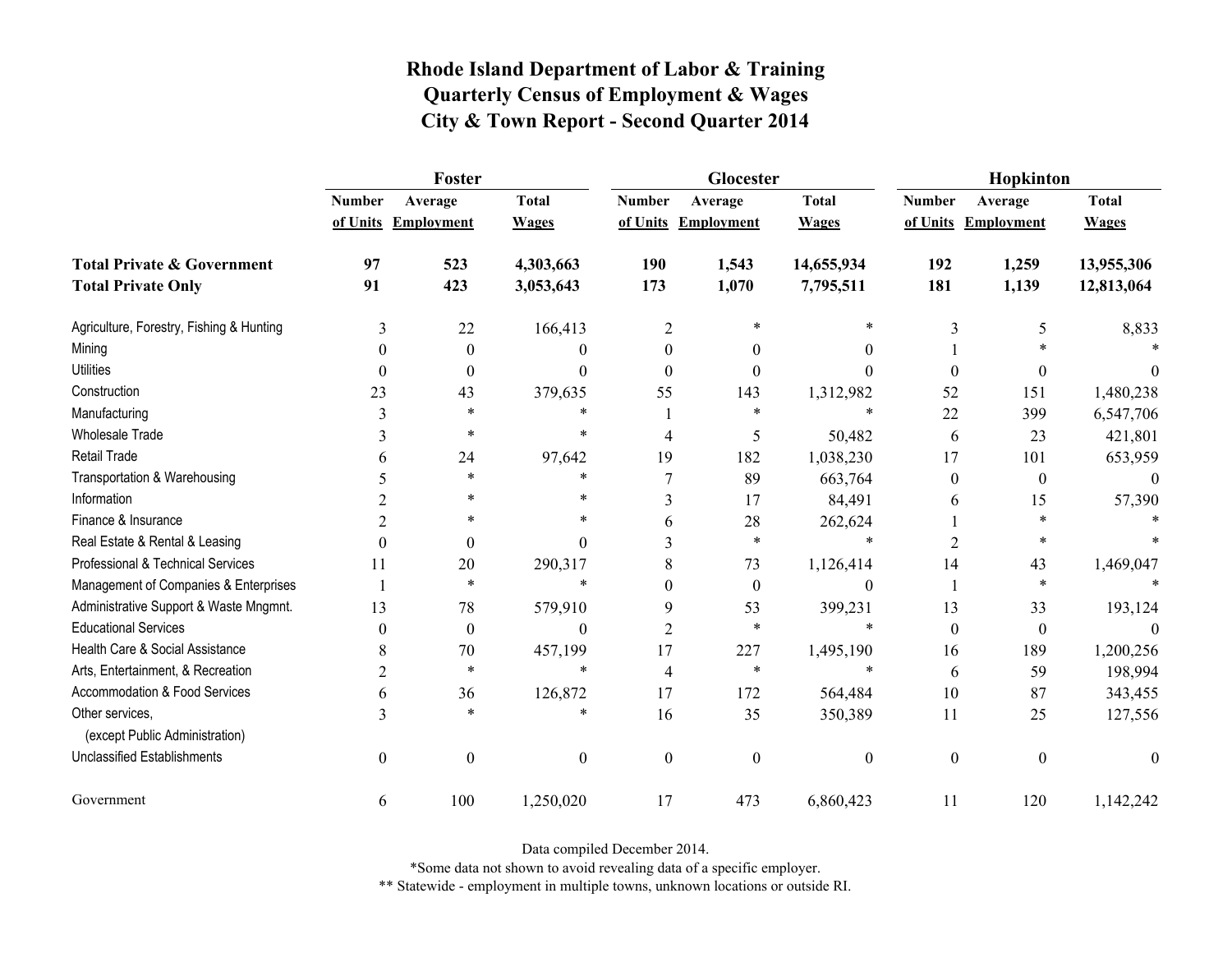|                                                   | <b>Jamestown</b> |                     |                  |                  | <b>Johnston</b>   |                  | Lincoln          |                     |                  |
|---------------------------------------------------|------------------|---------------------|------------------|------------------|-------------------|------------------|------------------|---------------------|------------------|
|                                                   | <b>Number</b>    | Average             | <b>Total</b>     | <b>Number</b>    | Average           | <b>Total</b>     | <b>Number</b>    | Average             | <b>Total</b>     |
|                                                   |                  | of Units Employment | <b>Wages</b>     | of Units         | <b>Employment</b> | <b>Wages</b>     |                  | of Units Employment | <b>Wages</b>     |
| <b>Total Private &amp; Government</b>             | 208              | 1,230               | 11,340,343       | 1,063            | 12,535            | 127,743,537      | 748              | 13,672              | 167,244,665      |
| <b>Total Private Only</b>                         | 193              | 904                 | 7,961,866        | 1,050            | 11,353            | 110,074,084      | 726              | 12,460              | 150,327,516      |
| Agriculture, Forestry, Fishing & Hunting          | $\overline{2}$   | $\ast$              | $\ast$           | 10               | 28                | 119,243          |                  | *                   |                  |
| Mining                                            | $\theta$         | $\theta$            | 0                | $\overline{2}$   | $\ast$            | $\ast$           | 0                | $\theta$            | 0                |
| <b>Utilities</b>                                  | $\boldsymbol{0}$ | $\theta$            | $\theta$         | $\overline{2}$   | $\ast$            | $\ast$           | 3                | $\ast$              |                  |
| Construction                                      | 23               | 55                  | 508,203          | 155              | 729               | 9,339,593        | 86               | 651                 | 8,032,379        |
| Manufacturing                                     | $\overline{3}$   | 6                   | 42,714           | 81               | 984               | 8,797,727        | 42               | 1,825               | 23,412,650       |
| Wholesale Trade                                   | 12               | 34                  | 882,811          | 49               | 294               | 3,583,814        | 60               | 650                 | 8,161,671        |
| <b>Retail Trade</b>                               | 15               | 115                 | 575,575          | 143              | 1,583             | 12,149,895       | 58               | 817                 | 10,992,353       |
| Transportation & Warehousing                      | 4                | 3                   | 52,501           | 40               | 436               | 3,866,141        | 19               | 444                 | 4,603,221        |
| Information                                       | 6                | 11                  | 134,816          | 12               | 66                | 881,720          | 16               | 259                 | 3,376,373        |
| Finance & Insurance                               | 5                | 9                   | 145,367          | 28               | 1,413             | 25,712,851       | 32               | 2,238               | 34,783,919       |
| Real Estate & Rental & Leasing                    | 5                | $\ast$              | $\ast$           | 32               | 308               | 3,219,699        | 19               | 36                  | 377,462          |
| Professional & Technical Services                 | 39               | 85                  | 1,311,658        | 67               | 177               | 1,857,991        | 106              | 661                 | 12,882,212       |
| Management of Companies & Enterprises             | $\overline{2}$   | $\ast$              | $\ast$           | 3                | $\ast$            | $\ast$           | 13               | 468                 | 7,551,581        |
| Administrative Support & Waste Mngmnt.            | 18               | 73                  | 681,879          | 108              | 1,733             | 14, 151, 878     | 50               | 319                 | 2,677,997        |
| <b>Educational Services</b>                       | 3                | $\ast$              | $\ast$           | 10               | 51                | 262,075          | 8                | 131                 | 1,919,546        |
| Health Care & Social Assistance                   | 14               | 129                 | 1,340,940        | 122              | 1,856             | 16,101,304       | 82               | 948                 | 8,395,454        |
| Arts, Entertainment, & Recreation                 | 9                | 108                 | 593,618          | 9                | 86                | 460,669          | 11               | $\ast$              | $\ast$           |
| Accommodation & Food Services                     | 13               | 166                 | 705,645          | 82               | 925               | 3,388,005        | 56               | 920                 | 3,823,875        |
| Other services,<br>(except Public Administration) | 20               | 70                  | 701,591          | 95               | 507               | 3,551,837        | 64               | 274                 | 2,118,885        |
| <b>Unclassified Establishments</b>                | $\boldsymbol{0}$ | $\boldsymbol{0}$    | $\boldsymbol{0}$ | $\boldsymbol{0}$ | $\boldsymbol{0}$  | $\boldsymbol{0}$ | $\boldsymbol{0}$ | $\boldsymbol{0}$    | $\boldsymbol{0}$ |
| Government                                        | 15               | 326                 | 3,378,477        | 13               | 1,182             | 17,669,453       | 22               | 1,212               | 16,917,149       |

Data compiled December 2014.

\*Some data not shown to avoid revealing data of a specific employer.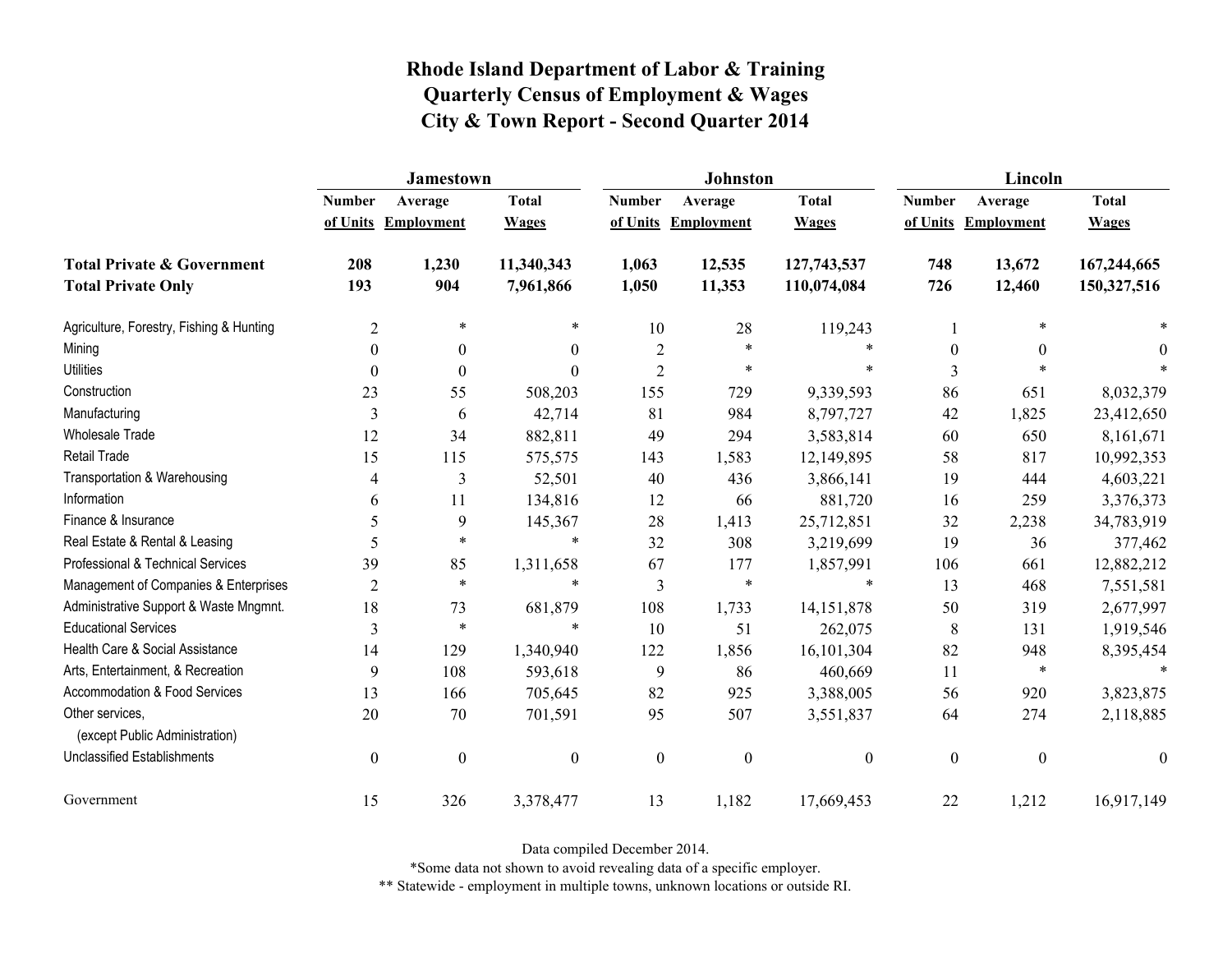|                                                   | <b>Little Compton</b> |                   |                  |                  | <b>Middletown</b>   |                  | Narragansett     |                     |              |
|---------------------------------------------------|-----------------------|-------------------|------------------|------------------|---------------------|------------------|------------------|---------------------|--------------|
|                                                   | <b>Number</b>         | Average           | <b>Total</b>     | <b>Number</b>    | Average             | <b>Total</b>     | <b>Number</b>    | Average             | <b>Total</b> |
|                                                   | of Units              | <b>Employment</b> | <b>Wages</b>     |                  | of Units Employment | <b>Wages</b>     |                  | of Units Employment | <b>Wages</b> |
| <b>Total Private &amp; Government</b>             | 137                   | 665               | 5,625,800        | 721              | 10,547              | 118,532,780      | 479              | 4,642               | 39,818,069   |
| <b>Total Private Only</b>                         | 131                   | 533               | 3,920,946        | 708              | 9,938               | 106,511,246      | 460              | 3,568               | 24,535,468   |
| Agriculture, Forestry, Fishing & Hunting          | 9                     | 72                | 326,553          | 5                | 58                  | 489,647          | 8                | 31                  | 243,761      |
| Mining                                            | $\theta$              | $\boldsymbol{0}$  | 0                |                  | $\ast$              |                  | $\boldsymbol{0}$ | $\boldsymbol{0}$    | $\Omega$     |
| <b>Utilities</b>                                  | $\Omega$              | $\boldsymbol{0}$  | $\Omega$         |                  | $\ast$              |                  |                  | $\ast$              |              |
| Construction                                      | 27                    | 114               | 1,138,977        | 68               | 372                 | 4,364,683        | 42               | 131                 | 1,510,431    |
| Manufacturing                                     | $\sqrt{2}$            | $\ast$            | $\ast$           | 17               | 370                 | 6,649,673        | 12               | 87                  | 1,332,313    |
| Wholesale Trade                                   | 5                     | 10                | 150,600          | 27               | 139                 | 1,780,180        | 24               | 93                  | 919,850      |
| Retail Trade                                      | 6                     | 24                | 123,202          | 93               | 1,488               | 11,119,732       | 49               | 646                 | 3,865,359    |
| Transportation & Warehousing                      | $\overline{3}$        | $\ast$            | $\ast$           | 11               | 133                 | 1,793,640        | 7                | 93                  | 779,502      |
| Information                                       | 0                     | $\boldsymbol{0}$  | $\theta$         | 13               | 277                 | 5,050,470        | 6                | 7                   | 329,921      |
| Finance & Insurance                               | 3                     | 31                | 382,223          | 33               | 554                 | 9,234,224        | 18               | 60                  | 986,270      |
| Real Estate & Rental & Leasing                    | 5                     | $\ast$            | $\ast$           | 34               | 117                 | 1,080,961        | 28               | 123                 | 1,160,871    |
| Professional & Technical Services                 | 12                    | 17                | 200,260          | 99               | 2,012               | 35,356,494       | 55               | 105                 | 1,578,237    |
| Management of Companies & Enterprises             |                       | $\ast$            | $\ast$           | 6                | 291                 | 4,207,570        | $\overline{2}$   | $\ast$              | $\ast$       |
| Administrative Support & Waste Mngmnt.            | 23                    | 47                | 334,233          | 46               | 195                 | 1,455,006        | 29               | 96                  | 881,255      |
| <b>Educational Services</b>                       |                       | $\ast$            | $\ast$           | 9                | $\ast$              | $\ast$           | 5                | 4                   | 68,474       |
| Health Care & Social Assistance                   | 6                     | $\,8\,$           | 48,091           | 82               | 1,426               | 10,345,614       | 43               | 493                 | 4,086,687    |
| Arts, Entertainment, & Recreation                 | 6                     | 60                | 357,346          | 14               | 159                 | 885,947          | 13               | 212                 | 1,095,109    |
| <b>Accommodation &amp; Food Services</b>          | 7                     | 55                | 143,410          | 84               | 1,610               | 6,994,295        | 77               | 1,183               | 4,442,137    |
| Other services,<br>(except Public Administration) | 15                    | 64                | 388,970          | 65               | 467                 | 2,356,857        | 40               | 200                 | 1,207,141    |
| <b>Unclassified Establishments</b>                | $\boldsymbol{0}$      | $\boldsymbol{0}$  | $\boldsymbol{0}$ | $\boldsymbol{0}$ | $\boldsymbol{0}$    | $\boldsymbol{0}$ |                  | $\ast$              |              |
| Government                                        | 6                     | 132               | 1,704,854        | 13               | 609                 | 12,021,534       | 19               | 1,074               | 15,282,601   |

Data compiled December 2014.

\*Some data not shown to avoid revealing data of a specific employer.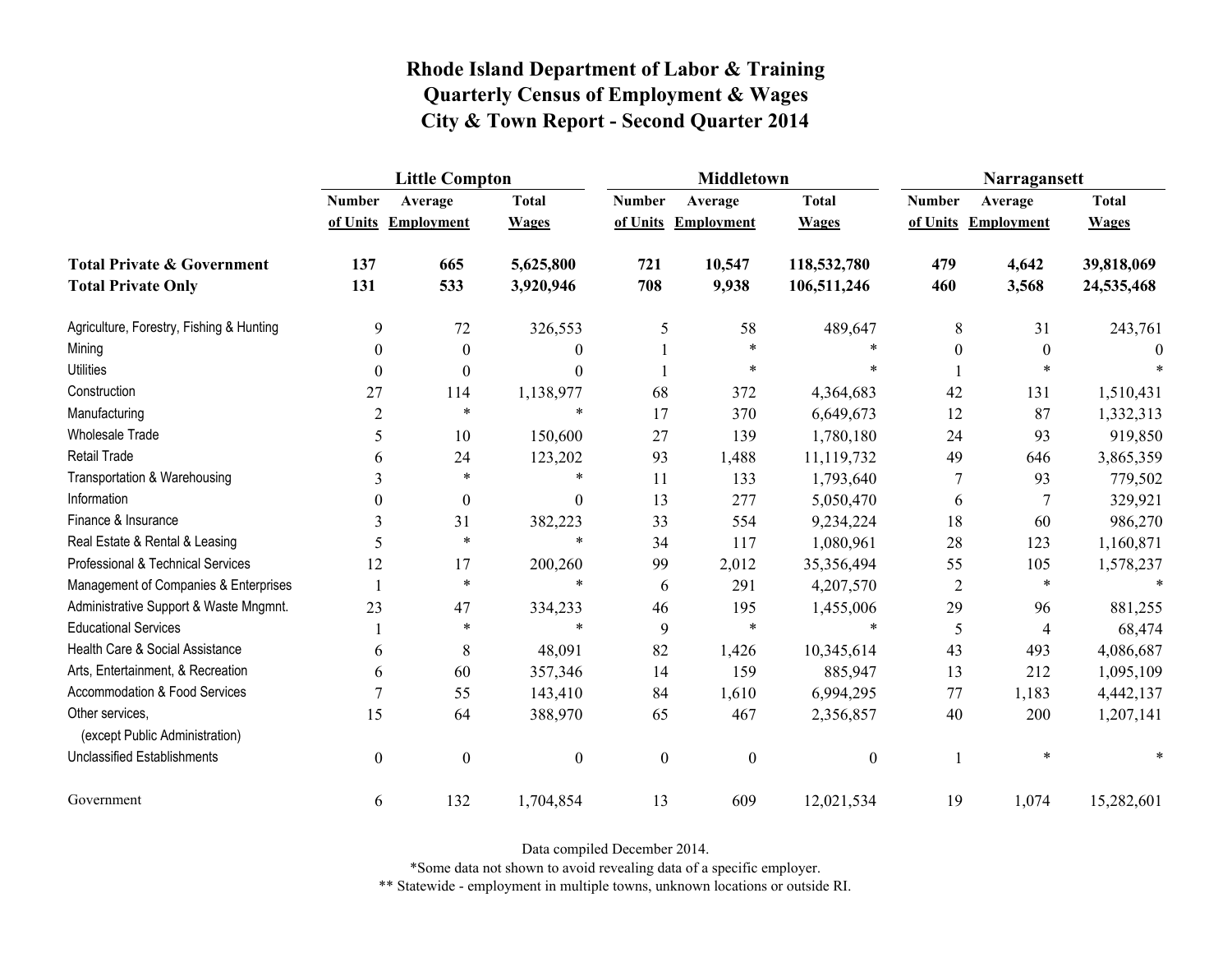|                                                   | <b>Newport</b>   |                     |                  |                  | <b>New Shoreham</b> |                  | <b>North Kingstown</b> |                     |              |
|---------------------------------------------------|------------------|---------------------|------------------|------------------|---------------------|------------------|------------------------|---------------------|--------------|
|                                                   | <b>Number</b>    | Average             | <b>Total</b>     | <b>Number</b>    | Average             | <b>Total</b>     | <b>Number</b>          | Average             | <b>Total</b> |
|                                                   |                  | of Units Employment | <b>Wages</b>     |                  | of Units Employment | <b>Wages</b>     |                        | of Units Employment | <b>Wages</b> |
| <b>Total Private &amp; Government</b>             | 1,254            | 17,817              | 220,314,128      | 219              | 897                 | 6,698,517        | 980                    | 15,928              | 186,771,386  |
| <b>Total Private Only</b>                         | 1,219            | 12,592              | 118,485,151      | 205              | 774                 | 5,472,380        | 960                    | 14,497              | 165,519,758  |
| Agriculture, Forestry, Fishing & Hunting          | 4                | $\ast$              | $\ast$           | 3                | *                   | $\ast$           | 12                     | 75                  | 801,271      |
| Mining                                            |                  | $\ast$              | $\ast$           | $\theta$         | $\theta$            | $\boldsymbol{0}$ | $\boldsymbol{0}$       | $\theta$            |              |
| <b>Utilities</b>                                  | $\theta$         | $\boldsymbol{0}$    | $\boldsymbol{0}$ | $\overline{2}$   | $\ast$              | $\ast$           |                        | $\ast$              |              |
| Construction                                      | 81               | 412                 | 5,281,224        | 32               | 60                  | 692,013          | 97                     | 341                 | 3,691,990    |
| Manufacturing                                     | 30               | 189                 | 1,744,160        | 6                | 9                   | 55,375           | 69                     | 5,667               | 85,460,819   |
| Wholesale Trade                                   | 37               | 117                 | 1,722,750        |                  | $\ast$              | $\ast$           | 81                     | 595                 | 10,048,082   |
| <b>Retail Trade</b>                               | 206              | 1,437               | 8,416,327        | 34               | 96                  | 683,483          | 97                     | 1,870               | 12,773,153   |
| Transportation & Warehousing                      | 40               | 265                 | 1,731,981        | 4                | 11                  | 51,007           | 44                     | 447                 | 4,455,949    |
| Information                                       | 24               | 249                 | 2,703,493        | $\overline{2}$   | $\ast$              | $\ast$           | 16                     | 179                 | 3,128,205    |
| Finance & Insurance                               | 42               | 182                 | 18,304,633       |                  | $\ast$              | *                | 40                     | 312                 | 4,393,930    |
| Real Estate & Rental & Leasing                    | 54               | 340                 | 3,236,327        | 12               | 50                  | 306,042          | 23                     | 71                  | 781,919      |
| Professional & Technical Services                 | 141              | 505                 | 8,159,262        | 5                | 18                  | 75,461           | 135                    | 403                 | 5,952,034    |
| Management of Companies & Enterprises             | 7                | 181                 | 1,855,111        |                  | $\ast$              | $\ast$           | 12                     | 599                 | 7,090,270    |
| Administrative Support & Waste Mngmnt.            | 92               | 356                 | 3,243,035        | 15               | 38                  | 267,973          | 69                     | 466                 | 3,874,129    |
| <b>Educational Services</b>                       | 16               | 642                 | 7,793,015        |                  | $\ast$              | $\ast$           | 14                     | 110                 | 726,752      |
| Health Care & Social Assistance                   | 87               | 1,654               | 17,470,027       | 3                | $\ast$              | $\ast$           | 81                     | 1,614               | 12,705,585   |
| Arts, Entertainment, & Recreation                 | 44               | 1,002               | 6,921,073        | 11               | 31                  | 149,279          | 31                     | 318                 | 1,749,538    |
| Accommodation & Food Services                     | 178              | 4,278               | 23,438,392       | 58               | 401                 | 2,293,001        | 59                     | 975                 | 3,816,724    |
| Other services,<br>(except Public Administration) | 135              | 761                 | 6,244,874        | 14               | 19                  | 129,959          | 78                     | 400                 | 2,352,466    |
| <b>Unclassified Establishments</b>                | $\boldsymbol{0}$ | $\boldsymbol{0}$    | $\boldsymbol{0}$ | $\boldsymbol{0}$ | $\boldsymbol{0}$    | $\boldsymbol{0}$ |                        | $\ast$              | $\ast$       |
| Government                                        | 35               | 5,225               | 101,828,977      | 14               | 123                 | 1,226,137        | 20                     | 1,431               | 21,251,628   |

Data compiled December 2014.

\*Some data not shown to avoid revealing data of a specific employer.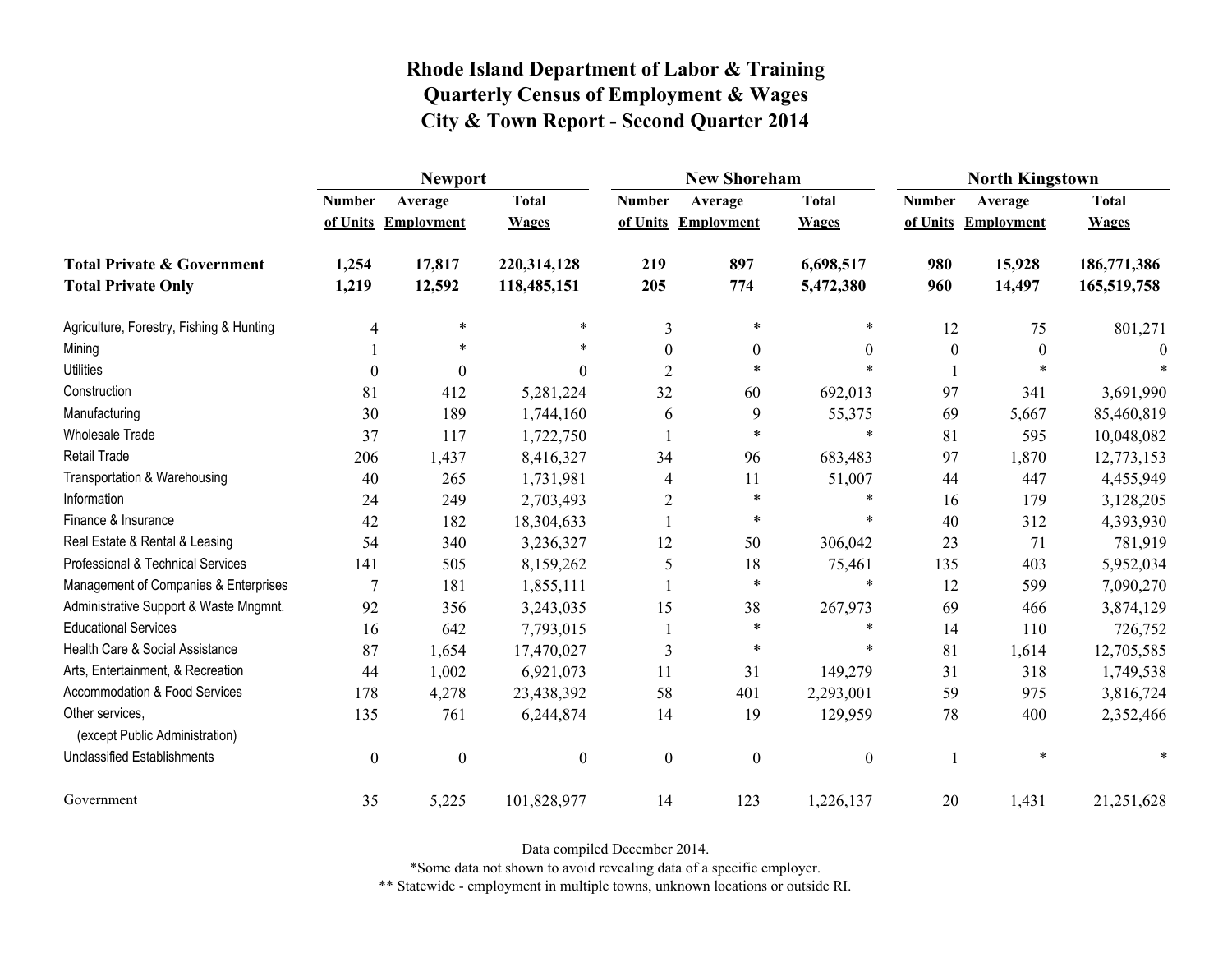|                                                   | <b>North Providence</b>  |                     |                  |                  | <b>North Smithfield</b> |                  | Pawtucket        |                     |                  |
|---------------------------------------------------|--------------------------|---------------------|------------------|------------------|-------------------------|------------------|------------------|---------------------|------------------|
|                                                   | <b>Number</b>            | Average             | <b>Total</b>     | <b>Number</b>    | Average                 | <b>Total</b>     | <b>Number</b>    | Average             | <b>Total</b>     |
|                                                   |                          | of Units Employment | <b>Wages</b>     |                  | of Units Employment     | <b>Wages</b>     |                  | of Units Employment | <b>Wages</b>     |
| <b>Total Private &amp; Government</b>             | 669                      | 6,970               | 58,302,296       | 369              | 4,649                   | 41,497,236       | 1,525            | 23,477              | 243,524,191      |
| <b>Total Private Only</b>                         | 659                      | 6,059               | 48,042,532       | 360              | 4,276                   | 35,333,359       | 1,502            | 21,290              | 210,194,170      |
| Agriculture, Forestry, Fishing & Hunting          | $\boldsymbol{0}$         | $\boldsymbol{0}$    | $\boldsymbol{0}$ | $\overline{2}$   | $\ast$                  | $\ast$           | $\boldsymbol{0}$ | $\Omega$            | 0                |
| Mining                                            | $\theta$                 | $\boldsymbol{0}$    | $\theta$         | $\overline{c}$   | $\ast$                  | $\ast$           | $\boldsymbol{0}$ | $\theta$            | $\theta$         |
| <b>Utilities</b>                                  | $\theta$                 | $\mathbf{0}$        | 0                | $\boldsymbol{0}$ | $\boldsymbol{0}$        | $\theta$         | 3                |                     |                  |
| Construction                                      | 71                       | 192                 | 2,224,623        | 62               | 189                     | 1,525,178        | 131              | 901                 | 11,852,781       |
| Manufacturing                                     | 32                       | 227                 | 2,039,032        | 19               | 530                     | 5,515,537        | 139              | 3,897               | 41,584,456       |
| <b>Wholesale Trade</b>                            | 21                       | 71                  | 955,756          | 22               | 173                     | 2,424,436        | 68               | 498                 | 5,831,014        |
| <b>Retail Trade</b>                               | 90                       | 940                 | 6,072,323        | 35               | 1,000                   | 6,744,707        | 170              | 1,383               | 9,676,307        |
| Transportation & Warehousing                      | 15                       | 135                 | 954,324          | 10               | 322                     | 3,542,697        | 40               | 558                 | 6,188,770        |
| Information                                       | 6                        | 24                  | 247,252          | 3                | $\ast$                  | $\ast$           | 19               | 84                  | 1,356,912        |
| Finance & Insurance                               | 26                       | 141                 | 1,851,021        | 12               | 52                      | 769,012          | 49               | 542                 | 8,990,864        |
| Real Estate & Rental & Leasing                    | 33                       | 136                 | 1,094,436        | 10               | 9                       | 64,054           | 44               | 186                 | 1,663,424        |
| Professional & Technical Services                 | 52                       | 194                 | 2,613,054        | 43               | 247                     | 3,357,121        | 132              | 753                 | 10,820,672       |
| Management of Companies & Enterprises             | $\overline{\mathcal{A}}$ | $\ast$              | $\ast$           | $\boldsymbol{0}$ | $\boldsymbol{0}$        | $\boldsymbol{0}$ | 10               | $\ast$              | $\ast$           |
| Administrative Support & Waste Mngmnt.            | 49                       | 568                 | 2,978,058        | 27               | 157                     | 1,334,296        | 107              | 2,433               | 17,975,439       |
| <b>Educational Services</b>                       | 3                        | $\ast$              | $\ast$           | $\overline{2}$   | $\ast$                  | $\ast$           | 27               | 362                 | 2,799,623        |
| Health Care & Social Assistance                   | 117                      | 2,321               | 21,986,415       | 50               | 778                     | 5,685,916        | 236              | 4,874               | 42,794,229       |
| Arts, Entertainment, & Recreation                 | 6                        | 53                  | 102,213          | $\overline{7}$   | 39                      | 275,506          | 20               | 446                 | 5,533,306        |
| <b>Accommodation &amp; Food Services</b>          | 61                       | 785                 | 2,940,791        | 24               | 549                     | 1,972,241        | 142              | 1,693               | 6,279,557        |
| Other services,<br>(except Public Administration) | 73                       | 245                 | 1,693,916        | 30               | 166                     | 1,338,775        | 165              | 1,281               | 8,012,087        |
| <b>Unclassified Establishments</b>                | $\boldsymbol{0}$         | $\boldsymbol{0}$    | $\boldsymbol{0}$ | $\boldsymbol{0}$ | $\boldsymbol{0}$        | $\boldsymbol{0}$ | $\mathbf{0}$     | $\mathbf{0}$        | $\boldsymbol{0}$ |
| Government                                        | 10                       | 911                 | 10,259,764       | 9                | 373                     | 6,163,877        | 23               | 2,187               | 33,330,021       |

Data compiled December 2014.

\*Some data not shown to avoid revealing data of a specific employer.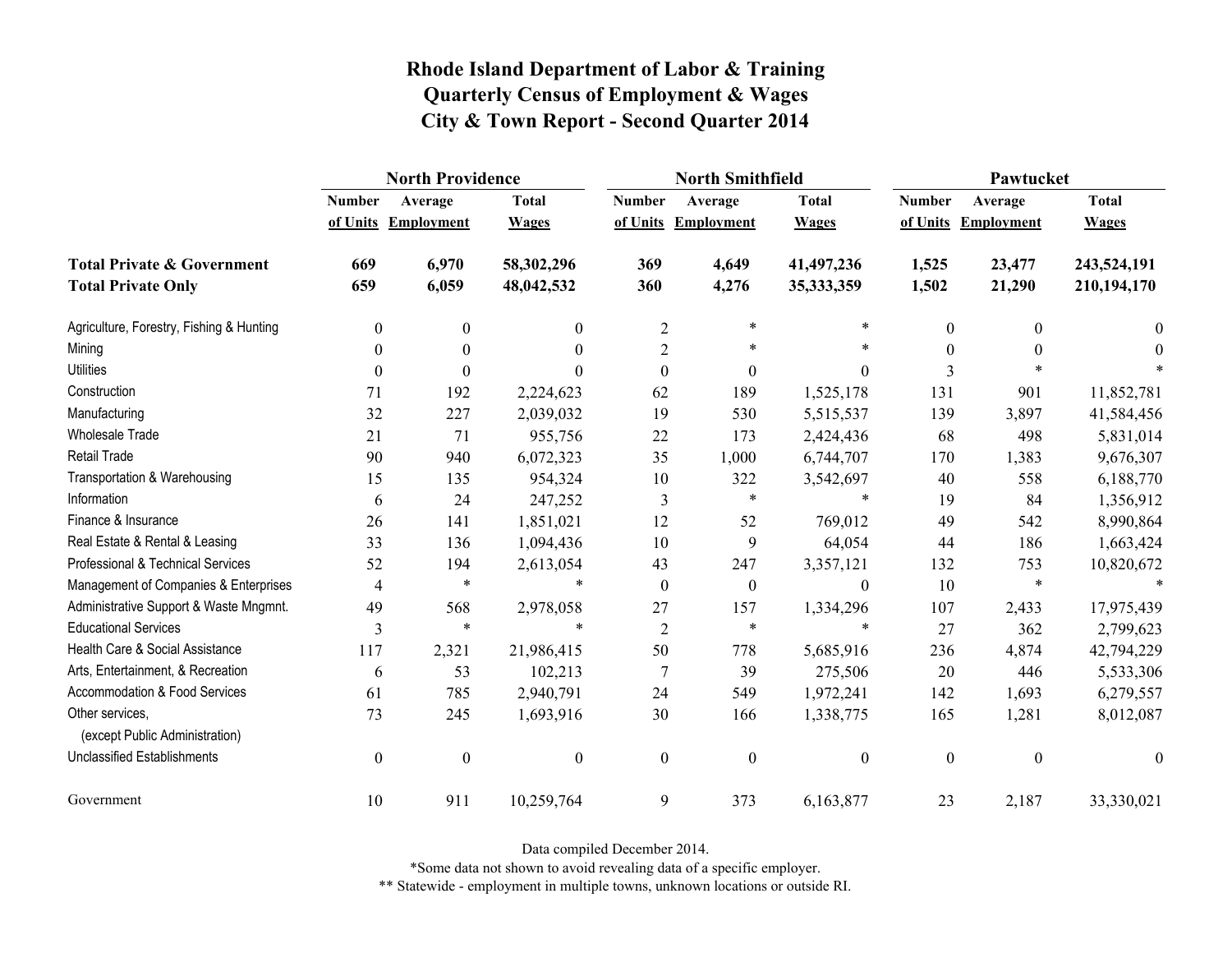|                                                   | Portsmouth       |                     |                  |                  | Providence          |               | <b>Richmond</b>  |                     |                  |
|---------------------------------------------------|------------------|---------------------|------------------|------------------|---------------------|---------------|------------------|---------------------|------------------|
|                                                   | <b>Number</b>    | Average             | <b>Total</b>     | <b>Number</b>    | Average             | <b>Total</b>  | <b>Number</b>    | Average             | <b>Total</b>     |
|                                                   |                  | of Units Employment | <b>Wages</b>     |                  | of Units Employment | <b>Wages</b>  |                  | of Units Employment | <b>Wages</b>     |
| <b>Total Private &amp; Government</b>             | 523              | 6,013               | 80,405,278       | 5,566            | 110,364             | 1,427,264,581 | 161              | 2,140               | 22,098,949       |
| <b>Total Private Only</b>                         | 507              | 5,324               | 69,690,779       | 5,464            | 95,453              | 1,189,364,449 | 154              | 1,433               | 10,270,895       |
| Agriculture, Forestry, Fishing & Hunting          | 15               | 45                  | 313,874          | $\overline{2}$   | *                   | $\ast$        | 9                | 60                  | 583,839          |
| Mining                                            | 0                | $\mathbf{0}$        | $\boldsymbol{0}$ | $\boldsymbol{0}$ | $\boldsymbol{0}$    | $\theta$      |                  | $\ast$              |                  |
| <b>Utilities</b>                                  |                  | $\ast$              | $\ast$           | 7                | 538                 | 13,650,243    | $\Omega$         | $\theta$            | $\Omega$         |
| Construction                                      | 61               | 322                 | 3,592,143        | 234              | 2,067               | 36,040,433    | 24               | 90                  | 1,005,828        |
| Manufacturing                                     | 21               | 1,587               | 36,586,636       | 235              | 4,262               | 43,941,199    | 4                | $\ast$              |                  |
| <b>Wholesale Trade</b>                            | 20               | 108                 | 1,717,802        | 206              | 2,767               | 41,786,055    | 5                | $\ast$              |                  |
| <b>Retail Trade</b>                               | 57               | 505                 | 3,788,595        | 641              | 6,965               | 41,643,986    | 22               | 300                 | 2,000,834        |
| Transportation & Warehousing                      | $\tau$           | 92                  | 664,177          | 74               | 565                 | 5,282,274     | $\mathfrak{Z}$   | $\ast$              |                  |
| Information                                       | 12               | 48                  | 721,937          | 157              | 2,559               | 41,668,507    | $\overline{2}$   | $\ast$              |                  |
| Finance & Insurance                               | 17               | 59                  | 665,511          | 300              | 5,584               | 116,456,200   | 5                | 50                  | 479,676          |
| Real Estate & Rental & Leasing                    | 15               | 147                 | 1,240,025        | 183              | 1,459               | 15,164,931    | $\Omega$         | $\theta$            | $\Omega$         |
| Professional & Technical Services                 | 74               | 180                 | 2,548,957        | 926              | 6,318               | 131,514,633   | 11               | 65                  | 814,924          |
| Management of Companies & Enterprises             | 3                | $\ast$              | $\ast$           | 46               | 2,734               | 57,511,635    | $\theta$         | $\boldsymbol{0}$    | $\theta$         |
| Administrative Support & Waste Mngmnt.            | 35               | 256                 | 2,111,837        | 295              | 7,837               | 55,865,679    | 15               | 71                  | 488,594          |
| <b>Educational Services</b>                       | 17               | 278                 | 2,957,151        | 123              | 10,729              | 147,066,842   |                  | $\ast$              | $\ast$           |
| Health Care & Social Assistance                   | 44               | 855                 | 7,577,855        | 757              | 26,351              | 353,687,245   | 12               | 88                  | 710,914          |
| Arts, Entertainment, & Recreation                 | 9                | 113                 | 762,615          | 62               | 1,099               | 6,352,054     | $\overline{7}$   | 126                 | 442,574          |
| Accommodation & Food Services                     | 43               | 507                 | 2,412,428        | 567              | 9,475               | 46,409,034    | 21               | 302                 | 1,039,494        |
| Other services,<br>(except Public Administration) | 56               | 192                 | 1,647,166        | 644              | 4,133               | 35,164,480    | 12               | 28                  | 155,697          |
| <b>Unclassified Establishments</b>                | $\boldsymbol{0}$ | $\boldsymbol{0}$    | $\boldsymbol{0}$ | $\overline{4}$   | 4                   | 93,173        | $\boldsymbol{0}$ | $\boldsymbol{0}$    | $\boldsymbol{0}$ |
| Government                                        | 16               | 689                 | 10,714,499       | 102              | 14,911              | 237,900,132   | 7                | 707                 | 11,828,054       |

Data compiled December 2014.

\*Some data not shown to avoid revealing data of a specific employer.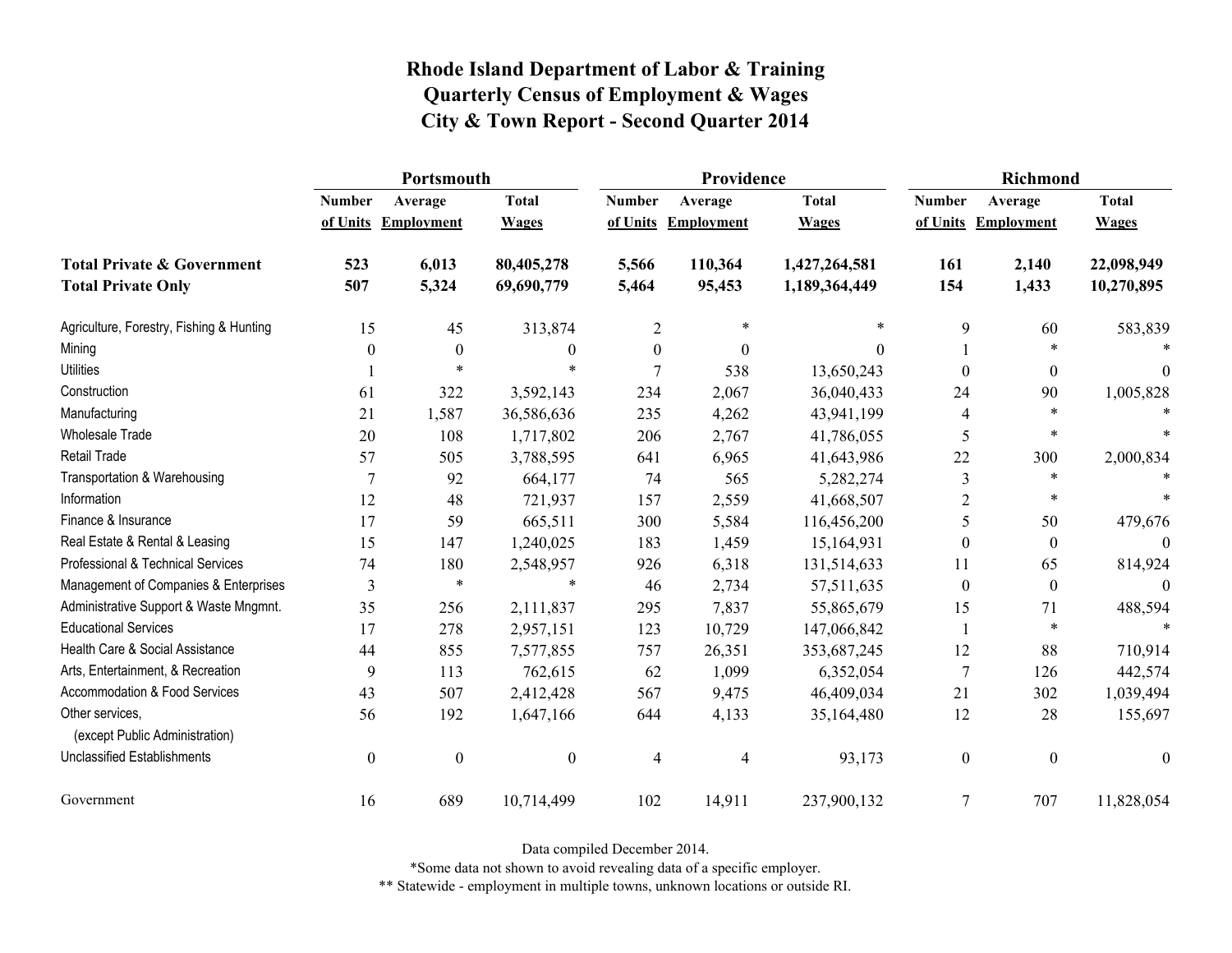|                                                   | <b>Scituate</b>  |                     |                  |                  | Smithfield        |                  | <b>South Kingstown</b> |                     |              |
|---------------------------------------------------|------------------|---------------------|------------------|------------------|-------------------|------------------|------------------------|---------------------|--------------|
|                                                   | <b>Number</b>    | Average             | <b>Total</b>     | <b>Number</b>    | Average           | <b>Total</b>     | <b>Number</b>          | Average             | <b>Total</b> |
|                                                   |                  | of Units Employment | <b>Wages</b>     | of Units         | <b>Employment</b> | <b>Wages</b>     |                        | of Units Employment | <b>Wages</b> |
| <b>Total Private &amp; Government</b>             | 261              | 1,666               | 17,244,996       | 845              | 15,448            | 220,385,570      | 992                    | 14,033              | 148,572,819  |
| <b>Total Private Only</b>                         | 248              | 1,038               | 7,532,258        | 830              | 14,807            | 209,929,078      | 969                    | 10,171              | 97,686,251   |
| Agriculture, Forestry, Fishing & Hunting          | 10               | 50                  | 281,626          | 4                | $\ast$            | $\ast$           | 18                     | 92                  | 705,227      |
| Mining                                            | $\theta$         | $\theta$            | $\theta$         |                  | *                 | $\ast$           |                        | $\ast$              |              |
| <b>Utilities</b>                                  | $\theta$         | $\boldsymbol{0}$    | $\boldsymbol{0}$ | $\boldsymbol{0}$ | $\boldsymbol{0}$  | $\boldsymbol{0}$ | $\overline{3}$         | $\ast$              |              |
| Construction                                      | 58               | 189                 | 1,837,661        | 130              | 948               | 13,068,383       | 110                    | 344                 | 3,628,325    |
| Manufacturing                                     | 10               | 24                  | 177,847          | 62               | 1,583             | 22,230,375       | 28                     | 573                 | 10,816,856   |
| Wholesale Trade                                   | 6                | 24                  | 233,122          | 53               | 842               | 14,113,600       | 45                     | 722                 | 12,999,550   |
| Retail Trade                                      | 19               | 184                 | 1,153,469        | 113              | 1,942             | 11,567,811       | 117                    | 1,274               | 9,738,954    |
| Transportation & Warehousing                      | 13               | 10                  | 86,688           | 16               | 139               | 1,424,330        | 12                     | 221                 | 1,432,951    |
| Information                                       | 4                | 23                  | 131,386          | 14               | 213               | 3,931,348        | 20                     | 163                 | 2,623,556    |
| Finance & Insurance                               | 6                | 10                  | 117,788          | 49               | 3,705             | 92,818,593       | 28                     | 273                 | 4,337,105    |
| Real Estate & Rental & Leasing                    | 9                | 26                  | 176,780          | 20               | 69                | 985,154          | 22                     | 195                 | 1,047,361    |
| Professional & Technical Services                 | 31               | 96                  | 1,290,686        | 79               | 322               | 4,965,986        | 115                    | 354                 | 5,322,118    |
| Management of Companies & Enterprises             | $\theta$         | $\theta$            | $\boldsymbol{0}$ | 6                | 89                | 2,769,372        | 4                      | 20                  | 457,302      |
| Administrative Support & Waste Mngmnt.            | 21               | 36                  | 250,239          | 53               | 634               | 7,146,725        | 77                     | 350                 | 2,848,222    |
| <b>Educational Services</b>                       |                  | $\ast$              | $\ast$           | 10               | $\ast$            | $\ast$           | 22                     | 305                 | 2,457,979    |
| Health Care & Social Assistance                   | 25               | 119                 | 634,220          | 71               | 1,560             | 11,067,299       | 114                    | 2,814               | 26,608,620   |
| Arts, Entertainment, & Recreation                 | 3                | $\ast$              | $\ast$           | 14               | 72                | 356,073          | 32                     | 216                 | 1,160,116    |
| <b>Accommodation &amp; Food Services</b>          | 18               | 179                 | 670,042          | 74               | 1,267             | 5,955,154        | 107                    | 1,490               | 6,201,616    |
| Other services,<br>(except Public Administration) | 14               | 57                  | 402,456          | 61               | 565               | 5,423,404        | 93                     | 739                 | 4,956,030    |
| <b>Unclassified Establishments</b>                | $\boldsymbol{0}$ | $\boldsymbol{0}$    | $\boldsymbol{0}$ | $\boldsymbol{0}$ | $\boldsymbol{0}$  | $\boldsymbol{0}$ |                        | $\ast$              |              |
| Government                                        | 13               | 628                 | 9,712,738        | 15               | 641               | 10,456,492       | 23                     | 3,862               | 50,886,568   |

Data compiled December 2014.

\*Some data not shown to avoid revealing data of a specific employer.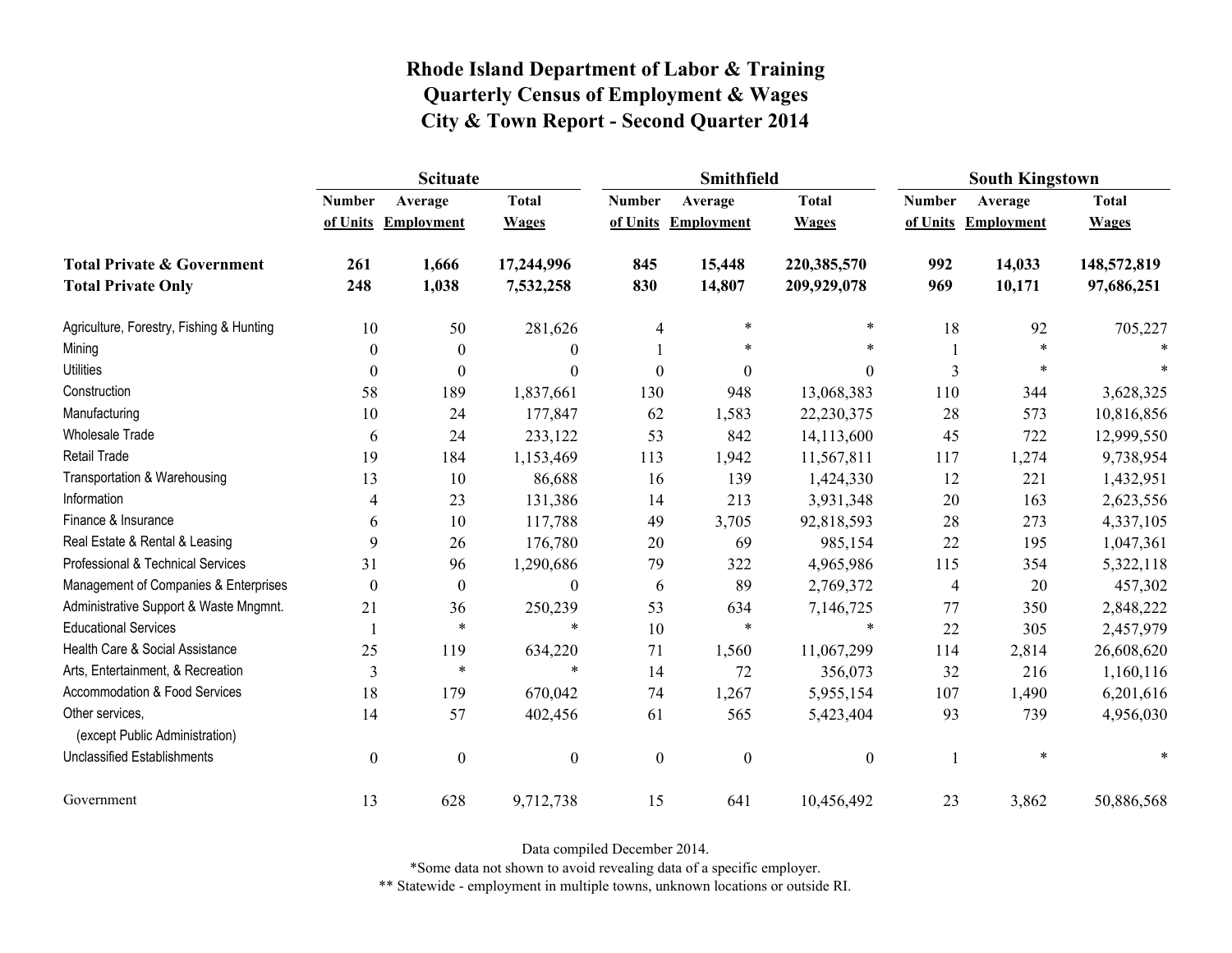|                                                   | <b>Tiverton</b>  |                     |                  |                  | Warren              |                  | Warwick          |                     |                |
|---------------------------------------------------|------------------|---------------------|------------------|------------------|---------------------|------------------|------------------|---------------------|----------------|
|                                                   | <b>Number</b>    | Average             | <b>Total</b>     | <b>Number</b>    | Average             | <b>Total</b>     | <b>Number</b>    | Average             | <b>Total</b>   |
|                                                   |                  | of Units Employment | <b>Wages</b>     |                  | of Units Employment | <b>Wages</b>     |                  | of Units Employment | <b>Wages</b>   |
| <b>Total Private &amp; Government</b>             | 343              | 2,651               | 23,231,893       | 380              | 3,427               | 29,095,423       | 3,063            | 47,212              | 494,548,739    |
| <b>Total Private Only</b>                         | 328              | 2,134               | 17,388,027       | 373              | 3,270               | 27,245,560       | 3,031            | 43,121              | 430,609,796    |
| Agriculture, Forestry, Fishing & Hunting          | 5                | 19                  | 73,080           | $\sqrt{2}$       | $\ast$              | $\ast$           | $\ast$           |                     |                |
| Mining                                            | $\theta$         | $\boldsymbol{0}$    | $\Omega$         | $\boldsymbol{0}$ | $\boldsymbol{0}$    | $\boldsymbol{0}$ | $\theta$         | 0                   | $\theta$       |
| <b>Utilities</b>                                  | 3                | 20                  | 459,037          | $\boldsymbol{0}$ | $\boldsymbol{0}$    | $\boldsymbol{0}$ | $\boldsymbol{0}$ | $\theta$            | $\overline{0}$ |
| Construction                                      | 40               | 173                 | 1,868,219        | 50               | 126                 | 1,408,237        | 272              | 1,934               | 26,209,041     |
| Manufacturing                                     | 13               | 86                  | 586,551          | 36               | 616                 | 6,748,258        | 123              | 2,977               | 38,056,918     |
| <b>Wholesale Trade</b>                            | 19               | 89                  | 1,111,235        | 17               | 108                 | 1,770,045        | 182              | 1,791               | 22,990,767     |
| <b>Retail Trade</b>                               | 48               | 530                 | 5,181,510        | 43               | 292                 | 1,720,158        | 403              | 7,500               | 54,304,057     |
| Transportation & Warehousing                      | 10               | 73                  | 428,941          | 5                | 170                 | 1,223,775        | 74               | 1,903               | 21,299,156     |
| Information                                       |                  | $\ast$              | $\ast$           | 5                | 43                  | 610,042          | 50               | 491                 | 5,848,104      |
| Finance & Insurance                               | 13               | 65                  | 744,623          | 13               | 169                 | 1,511,217        | 189              | 2,937               | 46,531,674     |
| Real Estate & Rental & Leasing                    | 5                | $8\,$               | 95,286           | 10               | 26                  | 180,251          | 111              | 1,074               | 9,976,679      |
| Professional & Technical Services                 | 35               | 84                  | 1,282,387        | 31               | 115                 | 1,232,941        | 387              | 1,882               | 26,593,088     |
| Management of Companies & Enterprises             |                  | $\ast$              | $\ast$           | 3                | 11                  | 198,745          | 24               | 1,262               | 24,571,393     |
| Administrative Support & Waste Mngmnt.            | 25               | 50                  | 359,952          | 25               | 137                 | 905,343          | 216              | 2,143               | 17,706,466     |
| <b>Educational Services</b>                       | 5                | $\ast$              | $\ast$           | 5                | 50                  | 598,295          | 38               | 611                 | 5,486,996      |
| Health Care & Social Assistance                   | 31               | 349                 | 2,897,461        | 37               | 587                 | 5,682,899        | 385              | 8,455               | 89,779,026     |
| Arts, Entertainment, & Recreation                 | $\overline{4}$   | 24                  | 62,875           | 6                | 53                  | 241,492          | 39               | 623                 | 3,477,096      |
| Accommodation & Food Services                     | 31               | 437                 | 1,556,932        | 42               | 612                 | 2,152,307        | 255              | 5,743               | 24,818,692     |
| Other services,<br>(except Public Administration) | 39               | 111                 | 603,195          | 43               | 148                 | 1,051,071        | 276              | 1,782               | 12,908,745     |
| <b>Unclassified Establishments</b>                | $\boldsymbol{0}$ | $\boldsymbol{0}$    | $\boldsymbol{0}$ | $\boldsymbol{0}$ | $\boldsymbol{0}$    | $\boldsymbol{0}$ | $\ast$           | $\ast$              |                |
| Government                                        | 15               | 517                 | 5,843,866        | $\overline{7}$   | 157                 | 1,849,863        | 32               | 4,091               | 63,938,943     |

Data compiled December 2014.

\*Some data not shown to avoid revealing data of a specific employer.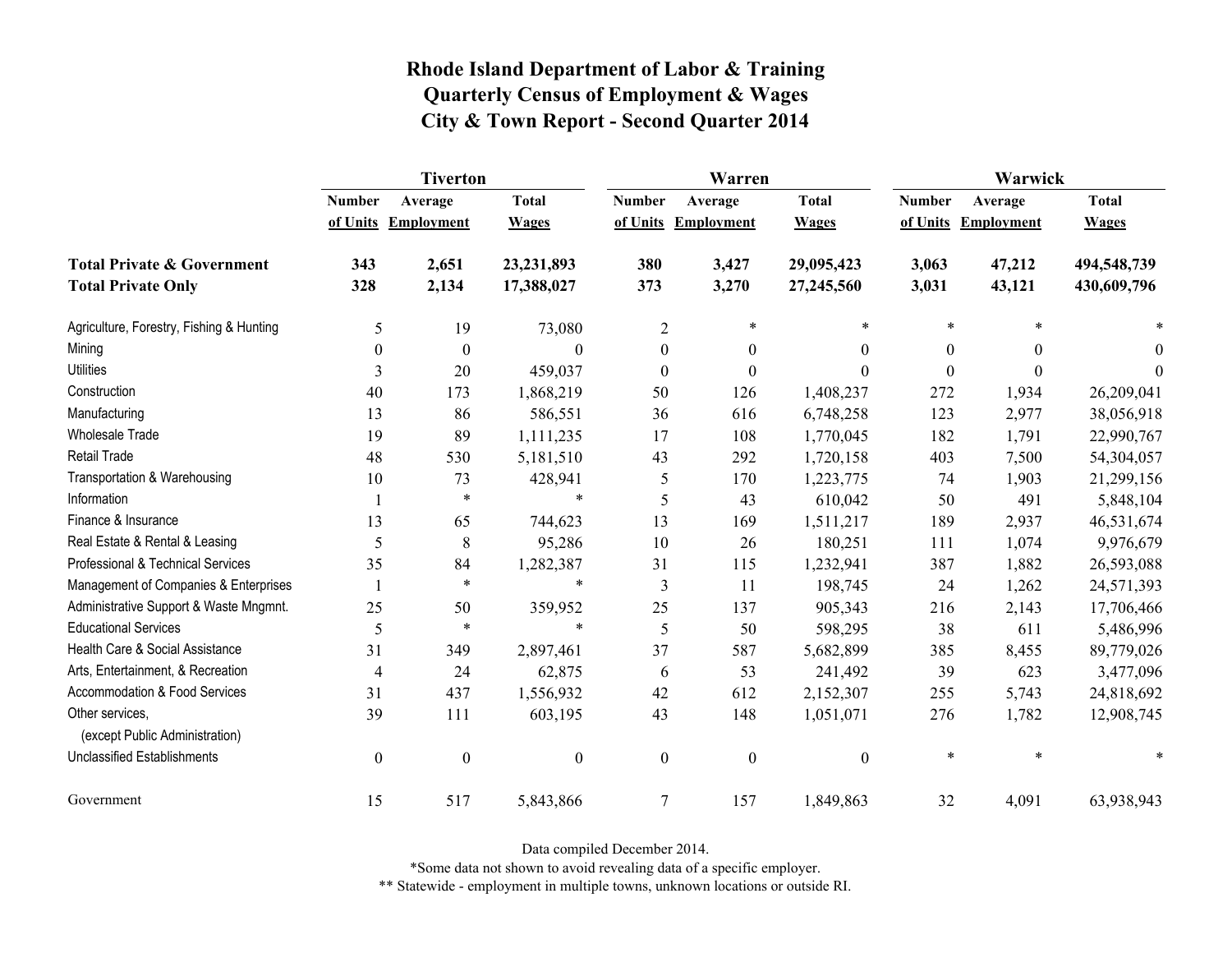|                                                   | Westerly         |                  |                  |                  | <b>West Greenwich</b> |                  | <b>West Warwick</b> |                     |                  |
|---------------------------------------------------|------------------|------------------|------------------|------------------|-----------------------|------------------|---------------------|---------------------|------------------|
|                                                   | <b>Number</b>    | Average          | <b>Total</b>     | <b>Number</b>    | Average               | <b>Total</b>     | <b>Number</b>       | Average             | <b>Total</b>     |
|                                                   | of Units         | Employment       | <b>Wages</b>     |                  | of Units Employment   | <b>Wages</b>     |                     | of Units Employment | <b>Wages</b>     |
| <b>Total Private &amp; Government</b>             | 851              | 9,892            | 89,726,449       | 191              | 3,194                 | 64,566,446       | 588                 | 7,927               | 89,456,874       |
| <b>Total Private Only</b>                         | 833              | 8,694            | 74,119,595       | 181              | 2,790                 | 59,071,739       | 573                 | 6,776               | 72,474,358       |
| Agriculture, Forestry, Fishing & Hunting          | $\overline{2}$   | $\ast$           | $\ast$           |                  | $\ast$                | $\ast$           | $\theta$            | $\theta$            | $\theta$         |
| Mining                                            | $\overline{2}$   | $\ast$           | $\ast$           |                  | $\ast$                |                  | $\theta$            | 0                   | 0                |
| <b>Utilities</b>                                  |                  | $\ast$           | $\ast$           | $\boldsymbol{0}$ | $\theta$              | $\theta$         | $\theta$            | $\theta$            | 0                |
| Construction                                      | 87               | 303              | 3,525,973        | 39               | 101                   | 1,077,789        | 66                  | 242                 | 2,202,082        |
| Manufacturing                                     | 27               | 505              | 6,389,304        | 9                | 1,028                 | 29,636,767       | 27                  | 1,341               | 17,687,197       |
| <b>Wholesale Trade</b>                            | 25               | 76               | 825,873          | 12               | 258                   | 4,004,150        | 27                  | 242                 | 3,404,889        |
| Retail Trade                                      | 137              | 1,878            | 12,257,537       | 13               | 102                   | 497,776          | 86                  | 856                 | 6,705,767        |
| Transportation & Warehousing                      | 11               | 66               | 488,797          | 6                | $\ast$                | $\ast$           | 15                  | 466                 | 5,550,299        |
| Information                                       | 15               | 129              | 2,252,324        | 4                | 15                    | 820,663          | $\mathbf{0}$        | $\boldsymbol{0}$    | $\Omega$         |
| Finance & Insurance                               | 28               | 328              | 5,267,293        | 7                | 23                    | 231,530          | 23                  | 544                 | 6,364,806        |
| Real Estate & Rental & Leasing                    | 25               | 76               | 583,339          | 4                | $\ast$                | *                | 21                  | 58                  | 455,290          |
| Professional & Technical Services                 | 71               | 270              | 3,518,201        | 23               | $\ast$                | $\ast$           | 54                  | 138                 | 2,003,021        |
| Management of Companies & Enterprises             | $\overline{7}$   | $\ast$           | $\ast$           | $\boldsymbol{0}$ | $\boldsymbol{0}$      | $\theta$         | $\overline{3}$      | 112                 | 1,930,279        |
| Administrative Support & Waste Mngmnt.            | 53               | 207              | 1,515,738        | 18               | 143                   | 1,176,039        | 29                  | 174                 | 1,402,874        |
| <b>Educational Services</b>                       | 9                | 66               | 310,660          | 1                | $\ast$                | $\ast$           | 11                  | 63                  | 321,715          |
| Health Care & Social Assistance                   | 113              | 1,967            | 18,706,088       | 13               | 136                   | 945,576          | 55                  | 655                 | 5,476,997        |
| Arts, Entertainment, & Recreation                 | 32               | 422              | 2,212,790        | $\overline{2}$   | $\ast$                | $\ast$           | 12                  | 44                  | 211,448          |
| Accommodation & Food Services                     | 107              | 1,750            | 7,943,738        | 18               | 232                   | 1,032,183        | 66                  | 763                 | 2,792,054        |
| Other services.<br>(except Public Administration) | 81               | 310              | 1,903,263        | 10               | 20                    | 124,805          | 67                  | 283                 | 1,885,795        |
| <b>Unclassified Establishments</b>                | $\boldsymbol{0}$ | $\boldsymbol{0}$ | $\boldsymbol{0}$ | $\boldsymbol{0}$ | $\boldsymbol{0}$      | $\boldsymbol{0}$ | $\boldsymbol{0}$    | $\boldsymbol{0}$    | $\boldsymbol{0}$ |
| Government                                        | 18               | 1,198            | 15,606,854       | 10               | 404                   | 5,494,707        | 15                  | 1,151               | 16,982,516       |

Data compiled December 2014.

\*Some data not shown to avoid revealing data of a specific employer.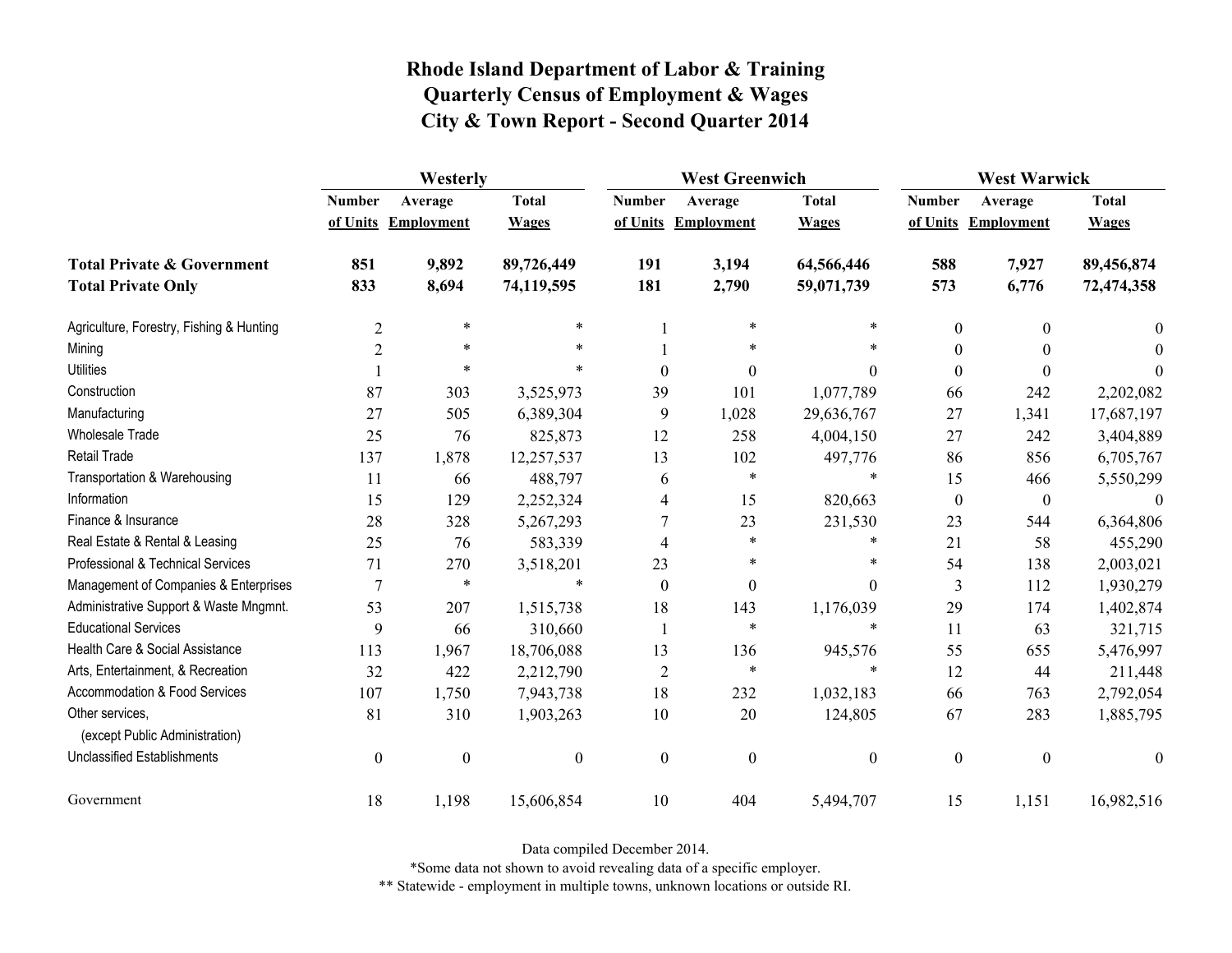|                                          |                  | Woonsocket        |                  | Statewide **  |                   |              |  |
|------------------------------------------|------------------|-------------------|------------------|---------------|-------------------|--------------|--|
|                                          | <b>Number</b>    | Average           | <b>Total</b>     | <b>Number</b> | Average           | <b>Total</b> |  |
|                                          | of Units         | <b>Employment</b> | <b>Wages</b>     | of Units      | <b>Employment</b> | <b>Wages</b> |  |
| <b>Total Private &amp; Government</b>    | 834              | 14,433            | 234,443,690      | 4,120         | 9,553             | 161,214,244  |  |
| <b>Total Private Only</b>                | 814              | 12,961            | 213,677,197      | 4,107         | 9,474             | 159,490,476  |  |
| Agriculture, Forestry, Fishing & Hunting | $\boldsymbol{0}$ | $\boldsymbol{0}$  | $\overline{0}$   |               | $1 *$<br>*        |              |  |
| Mining                                   | $\boldsymbol{0}$ | $\boldsymbol{0}$  | $\boldsymbol{0}$ |               | $1 *$<br>$\ast$   |              |  |
| <b>Utilities</b>                         | $\overline{2}$   | $\ast$            | $\ast$           | 3             | $\ast$            |              |  |
| Construction                             | 54               | 374               | 4,260,708        | 300           | 752               | 11,450,819   |  |
| Manufacturing                            | 51               | 923               | 9,956,400        | 51            | 70                | 1,173,967    |  |
| <b>Wholesale Trade</b>                   | 38               | 421               | 6,642,438        | 1,343         | 2,178             | 48,951,214   |  |
| <b>Retail Trade</b>                      | 115              | 1,303             | 9,803,515        | 103           | 206               | 2,603,241    |  |
| Transportation & Warehousing             | 15               | $\ast$            | $\ast$           | 47            | 104               | 1,621,820    |  |
| Information                              | 8                | 44                | 343,786          | 230           | 434               | 9,454,551    |  |
| Finance & Insurance                      | 25               | 181               | 1,966,049        | 189           | 564               | 12,044,195   |  |
| Real Estate & Rental & Leasing           | 29               | 134               | 1,429,850        | 43            | 151               | 1,909,035    |  |
| Professional & Technical Services        | 90               | 512               | 8,386,058        | 781           | 1,597             | 31,361,404   |  |
| Management of Companies & Enterprises    | 14               | $\ast$            | $\ast$           | 59            | 240               | 3,662,051    |  |
| Administrative Support & Waste Mngmnt.   | 40               | 256               | 1,852,376        | 502           | 2,191             | 22,950,502   |  |
| <b>Educational Services</b>              | 12               | 347               | 2,778,770        | 95            | 187               | 1,977,098    |  |
| Health Care & Social Assistance          | 130              | 4,064             | 36,193,797       | 83            | 346               | 5,391,984    |  |
| Arts, Entertainment, & Recreation        | 10               | 116               | 557,524          | 22            | 29                | 461,820      |  |
| Accommodation & Food Services            | 95               | 1,083             | 3,872,496        | 34            | 196               | 1,093,949    |  |
| Other services,                          | 86               | 313               | 1,805,994        | 110           | 155               | 2,350,712    |  |
| (except Public Administration)           |                  |                   |                  |               |                   |              |  |
| <b>Unclassified Establishments</b>       | $\boldsymbol{0}$ | $\boldsymbol{0}$  | $\boldsymbol{0}$ | 110           | 70                | 981,435      |  |
| Government                               | 20               | 1,472             | 20,766,493       | 13            | 79                | 1,723,768    |  |

Data compiled December 2014.

\*Some data not shown to avoid revealing data of a specific employer.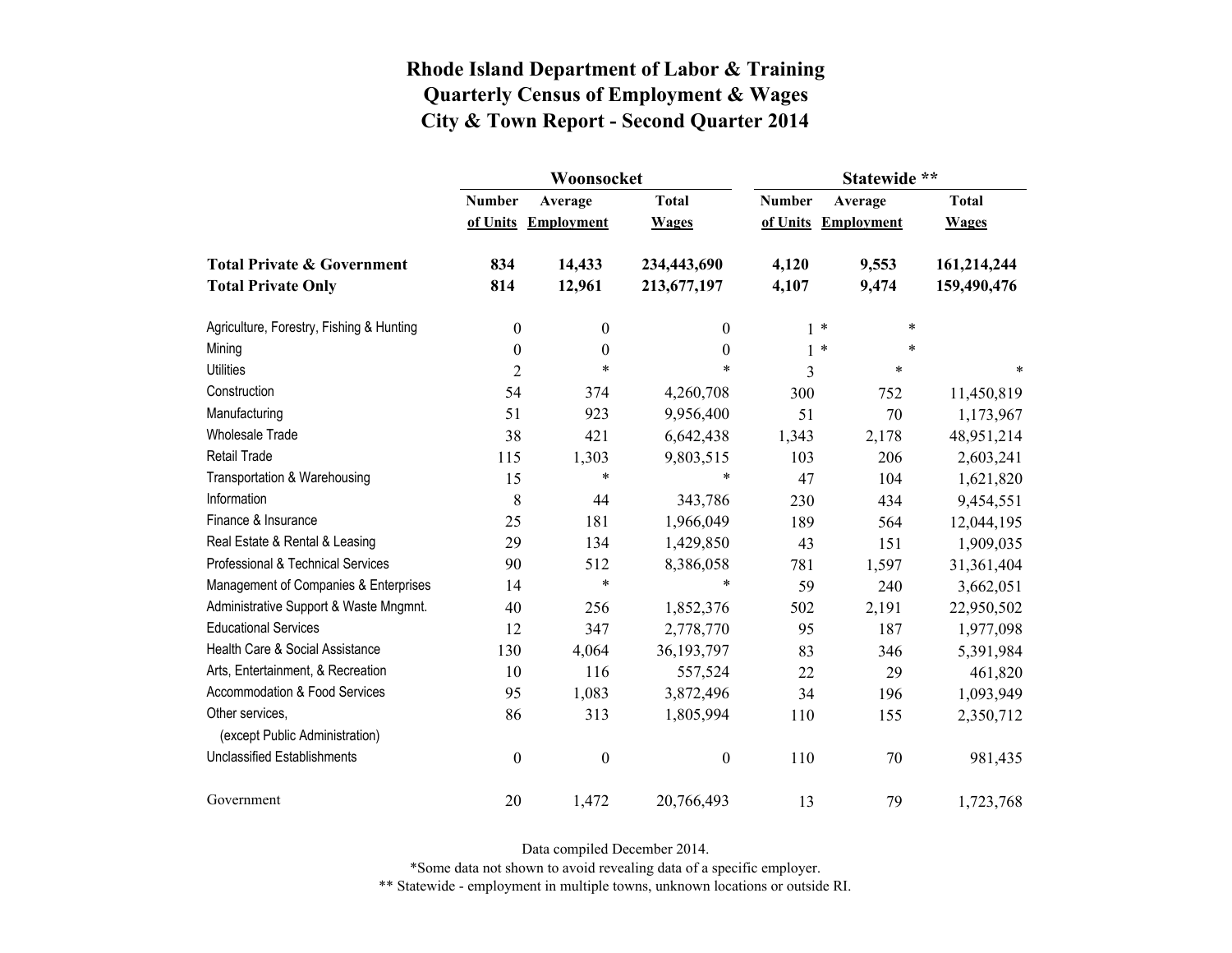|                                                   | <b>Bristol County</b> |                   |                  |                | <b>Kent County</b> |               |                  | <b>Newport County</b> |                  |  |
|---------------------------------------------------|-----------------------|-------------------|------------------|----------------|--------------------|---------------|------------------|-----------------------|------------------|--|
|                                                   | <b>Number</b>         | Average           | <b>Total</b>     | <b>Number</b>  | Average            | <b>Total</b>  | <b>Number</b>    | Average               | <b>Total</b>     |  |
|                                                   | of Units              | <b>Employment</b> | <b>Wages</b>     | of Units       | <b>Employment</b>  | <b>Wages</b>  | of Units         | <b>Employment</b>     | <b>Wages</b>     |  |
| <b>Total Private &amp; Government</b>             | 1,416                 | 14,207            | 140,370,455      | 5,310          | 74,203             | 798,384,444   | 3,186            | 38,923                | 459,450,222      |  |
| <b>Total Private Only</b>                         | 1,382                 | 12,085            | 108,426,041      | 5,221          | 66,520             | 687, 653, 129 | 3,086            | 31,425                | 323,958,015      |  |
| Agriculture, Forestry, Fishing & Hunting          | 5                     | 5                 | 14,264           | 8              | 38                 | 180,231       | 40               | 221                   | 1,427,233        |  |
| Mining                                            | $\overline{0}$        | $\boldsymbol{0}$  | 0                |                | $\ast$             | $\ast$        | $\overline{2}$   | $\ast$                | $\ast$           |  |
| <b>Utilities</b>                                  |                       | $\ast$            | $\ast$           |                | $\ast$             | $\ast$        | 5                | 50                    | 1,245,259        |  |
| Construction                                      | 173                   | 579               | 6,686,684        | 541            | 2,923              | 37,724,810    | 300              | 1,448                 | 16,753,449       |  |
| Manufacturing                                     | 105                   | 1,720             | 18,237,007       | 225            | 6,268              | 97,992,423    | 86               | 2,260                 | 45,768,656       |  |
| Wholesale Trade                                   | 71                    | 281               | 6,008,571        | 301            | 2,685              | 37,962,954    | 120              | 497                   | 7,365,378        |  |
| <b>Retail Trade</b>                               | 135                   | 1,202             | 8,083,820        | 666            | 11,024             | 80,229,583    | 425              | 4,099                 | 29,204,941       |  |
| Transportation & Warehousing                      | 13                    | 188               | 1,361,983        | 110            | 2,809              | 30,424,243    | 75               | 567                   | 4,682,040        |  |
| Information                                       | 28                    | 103               | 1,579,103        | 95             | 1,388              | 22,240,427    | 56               | 585                   | 8,610,716        |  |
| Finance & Insurance                               | 56                    | 517               | 5,535,511        | 295            | 3,860              | 58,443,059    | 113              | 900                   | 29,476,581       |  |
| Real Estate & Rental & Leasing                    | 36                    | 126               | 1,071,290        | 183            | 1,346              | 13, 103, 186  | 118              | 633                   | 5,858,574        |  |
| Professional & Technical Services                 | 142                   | 356               | 5,291,115        | 643            | 3,502              | 60,276,979    | 400              | 2,883                 | 48,859,018       |  |
| Management of Companies & Enterprises             | 10                    | 62                | 737,767          | 41             | 1,544              | 28,715,743    | 20               | 514                   | 6,610,234        |  |
| Administrative Support & Waste Mngmnt.            | 91                    | 406               | 3,057,479        | 368            | 3,052              | 25,386,993    | 239              | 977                   | 8,185,942        |  |
| <b>Educational Services</b>                       | 35                    | 1,515             | 20,000,712       | 77             | 1,534              | 14,361,436    | 51               | 1,179                 | 13,410,447       |  |
| Health Care & Social Assistance                   | 149                   | 2,289             | 17,872,802       | 632            | 12,033             | 120,421,661   | 264              | 4,421                 | 39,679,988       |  |
| Arts, Entertainment, & Recreation                 | 32                    | 416               | 2,894,942        | 70             | 828                | 4,515,089     | 86               | 1,466                 | 9,583,474        |  |
| Accommodation & Food Services                     | 123                   | 1,647             | 6,280,930        | 461            | 8,967              | 37,063,241    | 356              | 7,053                 | 35,251,102       |  |
| Other services,<br>(except Public Administration) | 177                   | 668               | 3,711,446        | 499            | 2,707              | 18,450,907    | 330              | 1,665                 | 11,942,653       |  |
| <b>Unclassified Establishments</b>                | $\boldsymbol{0}$      | $\boldsymbol{0}$  | $\boldsymbol{0}$ | $\overline{4}$ | 9                  | 40,313        | $\boldsymbol{0}$ | $\boldsymbol{0}$      | $\boldsymbol{0}$ |  |
| Government                                        | 34                    | 2,122             | 31,944,414       | 89             | 7,629              | 110,731,315   | 100              | 7,498                 | 135,492,207      |  |

Data compiled December 2014.

\*Some data not shown to avoid revealing data of a specific employer.